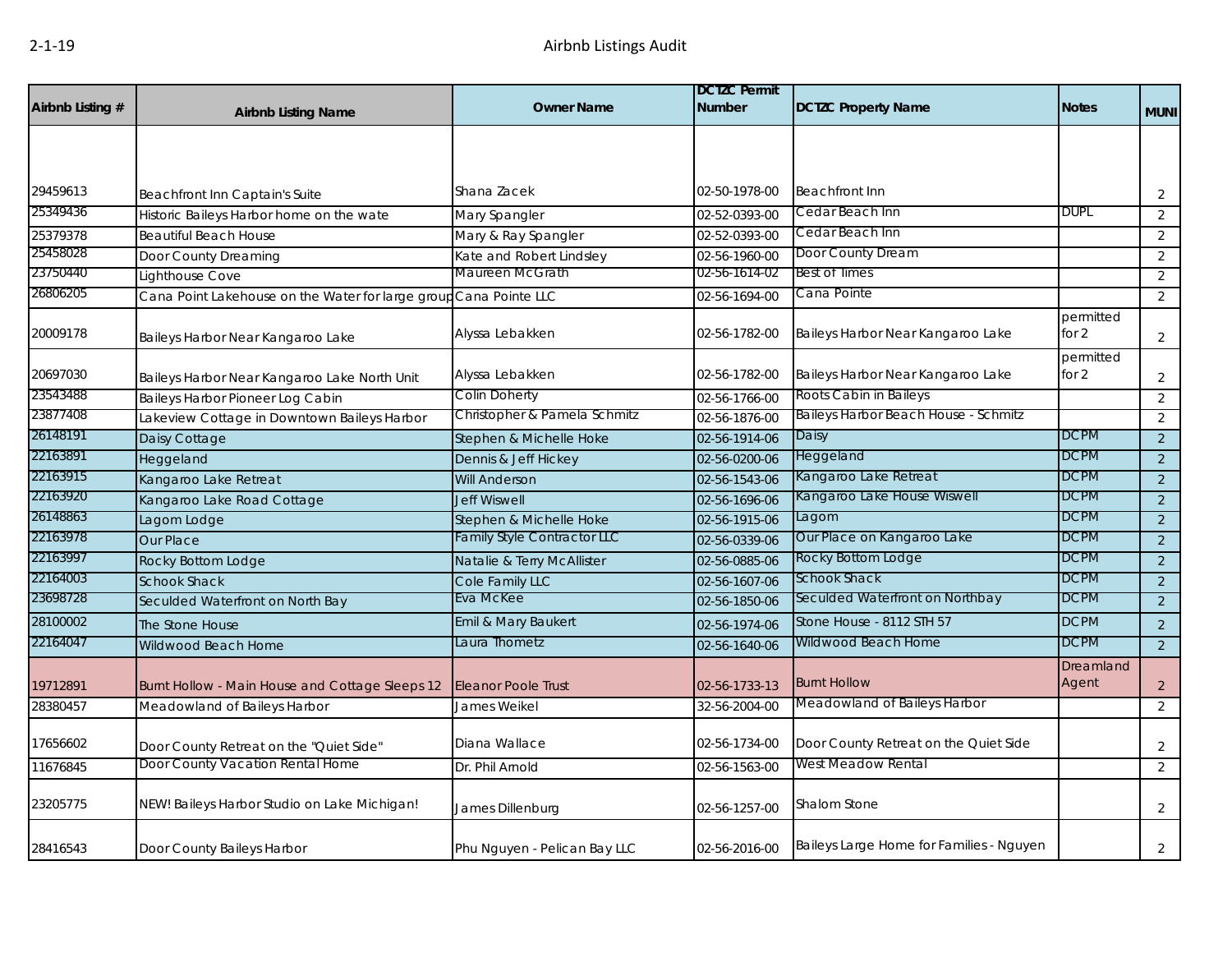| 8673829  | Door County Cabin in the Woods                    | Karen Berndt                        | 02-56-1564-00 | Door County Cabin in the Woods                     |             | $\overline{2}$   |
|----------|---------------------------------------------------|-------------------------------------|---------------|----------------------------------------------------|-------------|------------------|
|          |                                                   |                                     |               | Door County Cabin in the Woods- Tranquil permitted |             |                  |
| 8126599  | Tranquil, Sunny 3 Bedroo,/2.5 Bath Condo          | Karen Berndt                        | 02-56-1564-00 | Condo                                              | for 2       | $\overline{2}$   |
|          |                                                   |                                     |               |                                                    | permitted   |                  |
| 22186390 | Baileys Harbor Yellow Home with a View            | Matt Horton                         | 02-56-1826-00 | <b>Baileys Harbor Yellow House</b>                 | for $3$     | $\overline{2}$   |
|          |                                                   |                                     |               |                                                    | permitted   |                  |
| 24420991 | South Lane Cottage #2                             | Matt Horton                         | 02-56-1826-00 | <b>Baileys Harbor Yellow House</b>                 | for $3$     | $\overline{2}$   |
|          |                                                   |                                     |               |                                                    | permitted   |                  |
| 24420171 | South Lane Cottage #1                             | <b>Matt Horton</b>                  | 02-56-1826-00 | <b>Baileys Harbor Yellow House</b>                 | for $3$     | $\overline{2}$   |
| 1254037  | <b>Islandview Lake House</b>                      | Michael Servais                     | 02-56-1893-00 | Islandview Lake House                              |             | $\overline{2}$   |
| 4709576  | Heart of the Door Homestead                       | Nicole Henquinet                    | 02-56-1455-00 | Heart of the Door Homestead, LLC                   |             | $\overline{2}$   |
| 25126829 | A True Farm House Experience                      | Paul Gray                           | 02-56-1930-00 | A True Farm House Experience                       |             | $\overline{2}$   |
| 7069697  | Loft • Central • Comfy • Private                  | Sarah and Brian Bonovich            | 02-56-1644-00 | Wooded Lane Guest House                            |             | $\overline{2}$   |
| 19471677 | Raspberry Fields                                  | Stewart Dawson                      | 02-56-1741-00 | Dawson Farm - Ahrens Road                          |             | $\overline{2}$   |
|          |                                                   |                                     |               |                                                    | Permitted   |                  |
| 20565326 | Door County Scotland Yard                         | Thomas and Michele Bronsky          | 02-56-1794-00 | Door County Scotland Yard Haven                    | for $2$     | $\overline{2}$   |
| 6785263  | Eclectic Modern Farmhouse in Baileys Harbor       | Tim Raduenz                         | 02-56-1693-00 | <b>BHDC</b>                                        |             | $\overline{2}$   |
|          |                                                   |                                     |               |                                                    |             |                  |
| 3831684  | New-Private-Secluded Home                         | Patrick Donley                      | 06-56-1521-00 | Donely - 6058 CTH OO                               |             | 6                |
|          |                                                   |                                     |               |                                                    |             |                  |
|          |                                                   |                                     |               | Landmark Resort - Nomad Ventures LLC -             |             |                  |
| 28494097 | Light & Bright Bay View Retreat                   | Nicholas David Barber               | 08-53-1990-00 | #110                                               |             | 8                |
|          |                                                   |                                     |               | Landmark Resort - Door County Getaways-permitted   |             |                  |
| 18287078 | Serene 1 Bed 1 Bath Condo w/ Woods View           | <b>Brian Wiegland</b>               | 08-53-1688-00 | Wiegand                                            | for 4 units | 8                |
| 26631795 | Serene Lake Retreat                               | Natalia Luque                       | 08-53-1929-00 | Landmark Luque Unit 1232                           |             | 8                |
|          | Big discount on Landmark Resort rates on 1BR      |                                     |               |                                                    | permitted   |                  |
| 22011733 | condo                                             | Jewelette Neary                     | 08-53-1817-00 | Landmark Resort- Neary                             | for $2$     | 8                |
|          | Big discount off Landmark Rates on beautiful      |                                     |               |                                                    | permitted   |                  |
| 21595419 | condo                                             | Jewelette Neary                     | 08-53-1817-00 | Landmark Resort- Neary                             | for 2       | 8                |
|          |                                                   |                                     |               | Landmark Resort- Beautiful Water View              |             |                  |
| 15951113 | <b>Beautiful Waterview Condo</b>                  | Kathlyn Geracie                     | 08-53-1689-00 | Condo                                              |             | 8                |
| 7989119  | Breathtaking Water View Condo                     | Michael and Leigh Dicks             | 08-53-1554-00 | Landmark Resort - Dicks Rental                     |             | 8                |
| 3238045  | Quaint Door County Haven                          | Mark Lorenzo                        | 08-53-1832-00 | Landmark Resort Lorenzo                            |             | 8                |
|          |                                                   |                                     |               | Landmark Resort - Units 1225 -1220 -               | permitted   |                  |
| 30735165 | Winter special! book 2 nights, get one night free | Christopher and Sara Spencer        | 08-53-1686-07 | Spencer                                            | for $2$     | 8                |
| 30348565 | Winter Getaway! Custom basket w/2 night stay      | Will Pflum                          | 08-53-1684-07 | Landmark Resort Pflum                              |             | $\boldsymbol{8}$ |
|          |                                                   |                                     |               | Landmark Resort - Units 1225 -1220 -               | permitted   |                  |
| 30348564 | Winter Getaway! Book 2 nights, 3rd Free!          | <b>Christopher and Sara Spencer</b> | 08-53-1686-07 | Spencer                                            | for $2$     | $\, 8$           |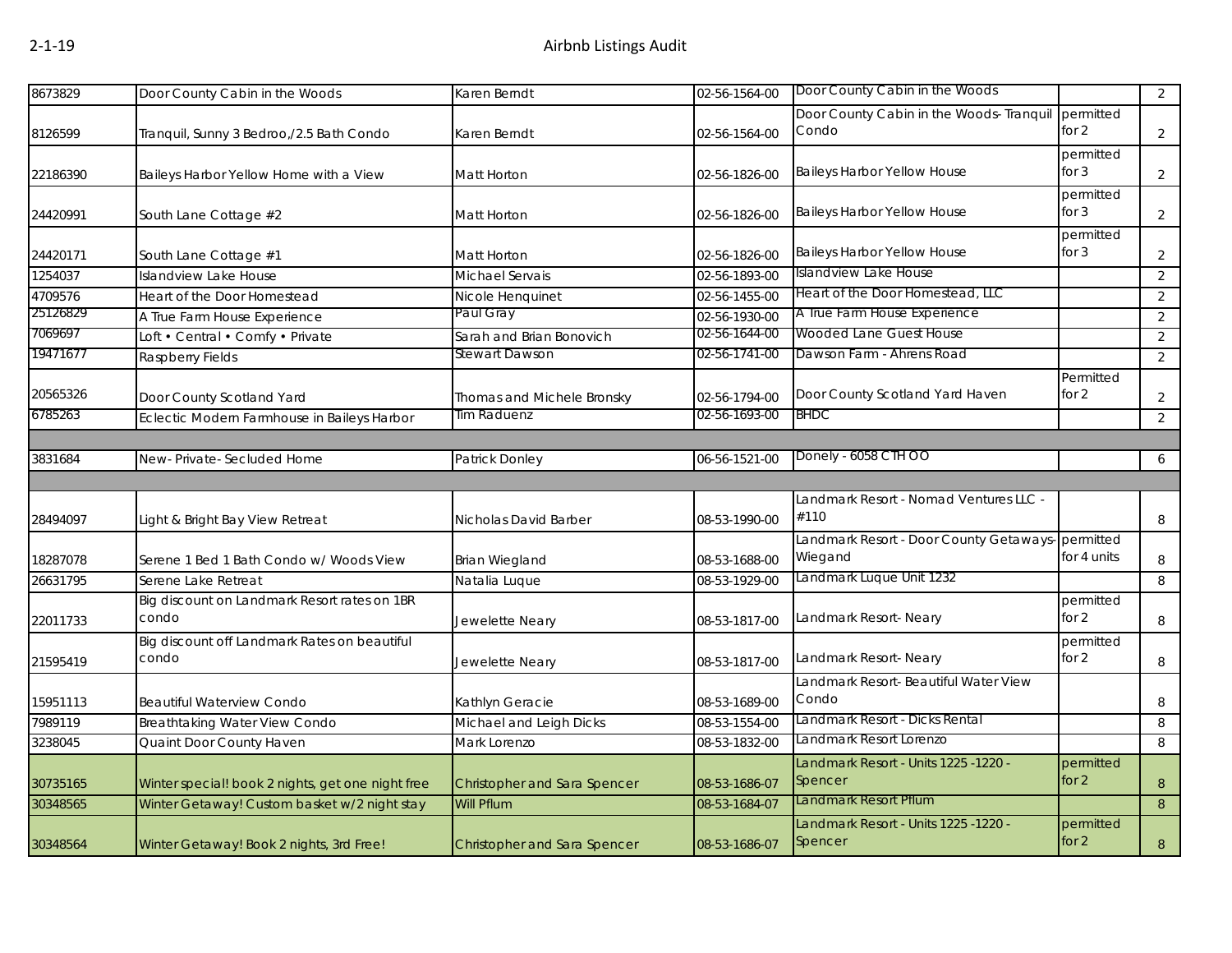| 30348557 | Winter Getaway! Stay 2 nights, get one free!    | <b>Michael White</b>                                    | 08-53-1834-07 | Landmark Resort White                                             |                                                                                  | 8              |
|----------|-------------------------------------------------|---------------------------------------------------------|---------------|-------------------------------------------------------------------|----------------------------------------------------------------------------------|----------------|
| 30815822 | Winter Getaway! Stay 2 nights - get one free!   | Good Faith Financial LLC - Tony Broullire 08-53-1970-07 |               | Unit 2324                                                         |                                                                                  | $8\phantom{1}$ |
| 19082486 | Gorgeous Waterview overlooking the bay of green | Matthew A Pidgeon                                       | 08-53-1754-00 | Landmark Resort - Pidgeon - Unit 205                              |                                                                                  | 8              |
| 13479701 | Our Piece of the Door                           | Roby Onan                                               | 08-53-1652-00 | Landmark Resort - Our Piece of the Door<br>Onan #3224             |                                                                                  | 8              |
| 28553484 | <b>Bayview Escape</b>                           | Lorie Scarborough - Swanky Properties                   | 08-53-2007-00 | Landmark Resort - Zanky Properties LLC                            |                                                                                  | 8              |
| 26397865 | 2 Bedroom, 1 Bath Condo overlooking lake        | Jon Pesek                                               | 08-53-1856-00 | Landmark Resort Pesekq                                            |                                                                                  | 8              |
| 16751564 | Leaf House Door County                          | Sean and Cami Wright                                    | 08-53-1699-00 | Landmark Resort Unit 2317 - Leaf House<br>Door County             |                                                                                  | 8              |
| 27784412 | Egg Harbor Sunset Bluff Condo                   | David Polich and Kristine Kappel                        | 08-53-1997-00 | Egg Harbor Sunset Bluff Condo                                     |                                                                                  | 8              |
| 6677520  | Sunset Bluff Getaway in Egg Harbor              | Michael & Christina Hauge                               | 08-53-0384-00 | Sunset Bluff Condo - Unit 2- Hauge                                |                                                                                  | 8              |
| 27426270 | Bay View at the Landmark Resort                 | Dean Hellwig                                            | 08-53-1984-00 | Landmark Resort - Bay View Bungalow<br>Hellwig                    |                                                                                  | 8              |
| 29054699 | Stony Shore Cabin                               | Jeff Garbers                                            | 08-56-1395-01 | <b>Stony Shores</b>                                               |                                                                                  | 8              |
| 29054697 | <b>Stones Throw</b>                             | Jeff Garbers                                            | 08-56-1396-01 | Stone's Throw                                                     |                                                                                  | 8              |
| 22083085 | Woodwalk Retreat                                | Andrew and Jillaine Seefeldt                            | 08-56-1873-00 | Woodwalk Retreat                                                  |                                                                                  | 8              |
| 15399898 | Relaxing Waterfront Door County Lake House      | Brianne & Barry Tegel                                   | 08-56-1707-00 | Door County Lake House Tegel                                      |                                                                                  | 8              |
| 24130622 | The Lodge                                       | Dale La Violette                                        | 08-55-0133-00 | Cottage Retreat                                                   | permitted<br>for 6                                                               | 8              |
| 7340588  | The Cabin at Plum Bottom                        | Chad Luberger/ Marlyn & Pamela<br>Moore                 | 08-56-1284-00 | The Treehouse at Plum Bottom/The<br>Carriage House at Plum Bottom | permitted<br>for two units<br>owner is<br>hedging<br>bets with<br>three listings | 8              |
| 4950769  | The Treehouse at Plum Bottom                    | Chad Luberger/ Marlyn & Pamela<br>Moore                 | 08-56-1284-00 | The Treehouse at Plum Bottom/The<br>Carriage House at Plum Bottom | permitted<br>for two units<br>owner is<br>hedging<br>bets with<br>three listings | 8              |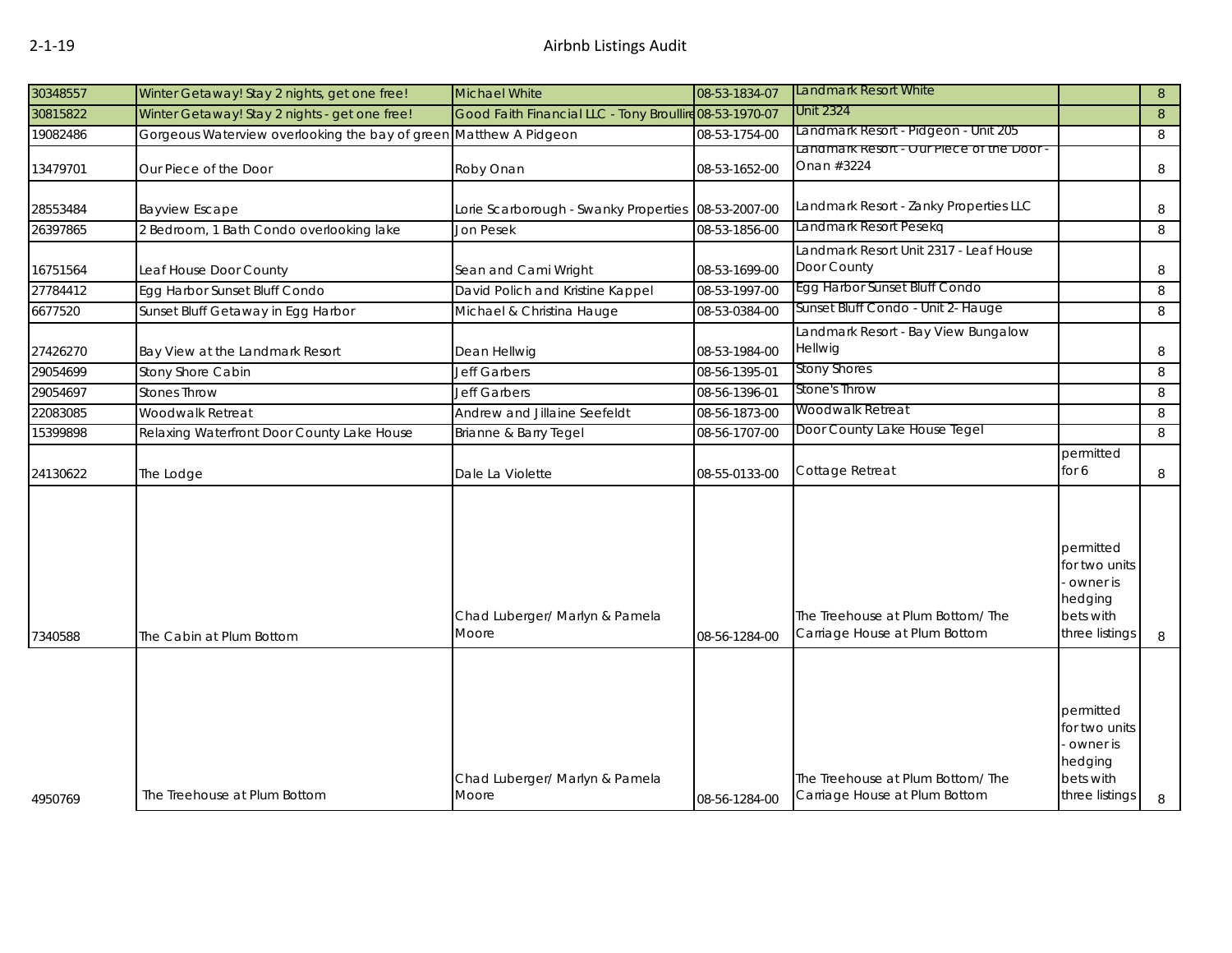| 8163799  | The Cottage at Plum Bottom                        | Chad Luberger/ Marlyn & Pamela Moo 08-56-1284-00     |               | The Treehouse at Plum Bottom/The<br>Carriage House at Plum Bottom | permitted<br>for two units<br>owner is<br>hedging<br>bets with<br>three listings | 8 |
|----------|---------------------------------------------------|------------------------------------------------------|---------------|-------------------------------------------------------------------|----------------------------------------------------------------------------------|---|
|          | <b>Bluff Cottage Sunsets NEW CONSTRUCTION Egg</b> |                                                      |               |                                                                   | permitted                                                                        |   |
| 24133770 | Harbor                                            | Gail Bergman                                         | 08-56-1874-00 | <b>Bluff Cottage</b>                                              | for 4 units                                                                      | 8 |
| 20123459 | NEW! 2BR Egg Harbor House on 2 Acres!             | Kerri Zergoski                                       | 08-56-1768-00 | Lodge 42                                                          |                                                                                  | 8 |
| 22164013 | <b>Sunset Sanctuary</b>                           | Daniel & Wanda Kupsco                                | 08-56-1566-06 | Sunset Sanctuary                                                  | <b>DCPM</b>                                                                      | 8 |
| 22339046 | <b>Ohlson Chateau</b>                             | David Ohlson - Charles Chilcote                      | 08-56-0729-06 | <b>Ohlson Chateau</b>                                             | <b>DCPM</b>                                                                      | 8 |
| 30973479 | White Cliff Landing                               | Aymee and David Balison - Balison Join 08-56-2034-06 |               | White Cliff Landing                                               | <b>DCPM</b>                                                                      | 8 |
| 22163874 | Fox Den                                           | Robert J & Michele M Fox                             | 08-56-0823-06 | Fox Den                                                           | <b>DCPM</b>                                                                      | 8 |
| 22164041 | Whitestone at the Water                           | Sara Steinhardt & Jon Chapman                        | 08-56-1316-06 | Whitestone at the Water                                           | <b>DCPM</b>                                                                      | 8 |
| 26020119 | Door Haven                                        | Ronald & Christine Puszynski                         | 08-56-0099-02 | Door Haven                                                        | lundquist                                                                        | 8 |
| 19667912 | <b>Ski Shore Retreat</b>                          | Susan Kwaterski                                      | 08-56-0806-13 | <b>Ski Shore Retreat</b>                                          | Dreamland<br>Agent                                                               | 8 |
| 16987204 | Relaxing Nostalgic Log Home "Green Apple Lodge"   | Patricia Culliton                                    | 08-56-1715-00 | Green Apple Lodge                                                 |                                                                                  | 8 |
| 13606442 | Cozy Farmhouse Studio                             | Renee Schwaller and Steve Beaudot                    | 08-56-1649-00 | Farmhouse Studio                                                  |                                                                                  | 8 |
| 25729564 | Pebble Beach House                                | Edgar and Nancy Muenzer TRUST - Victo08-56-1962-00   |               | Pebble Beach House                                                |                                                                                  | 8 |
| 28614069 | The Cabin at Shady Grove                          | Maureen Gribble                                      | 08-56-1925-00 | Shady Grove Gribble                                               |                                                                                  | 8 |
| 19123032 | O.B.P. Kornerstone Unit                           | Claire & Frank Murphy                                | 08-59-1233-00 | Off the Beaten Path                                               | permitted<br>for 4 units                                                         | 8 |
| 19120828 | O.B.P. Wildside Unit                              | Claire & Frank Murphy                                | 08-59-1233-00 | Off the Beaten Path                                               | permitted<br>for 4 units                                                         | 8 |
| 19117481 | O.B.P. Baliwick Unit                              | Claire & Frank Murphy                                | 08-59-1233-00 | Off the Beaten Path                                               | permitted<br>for 4 units                                                         | 8 |
| 19119678 | O.B.P. Bunk Unit                                  | Claire & Frank Murphy                                | 08-59-1233-00 | Off the Beaten Path                                               | permitted<br>for 4 units                                                         | 8 |
|          |                                                   |                                                      |               |                                                                   |                                                                                  |   |
| 17121280 | Awesome Sunset Condo                              | Christine Crowley                                    | 09-53-0549-00 | Awesome Sunset Condo - Ridgewood<br>Condo 5                       |                                                                                  | 9 |
| 19113075 | Awesome Sunset Condo TOO                          | Claire & Frank Murphy                                | 09-53-1445-00 | Awesome Sunset Condo TOO                                          |                                                                                  | 9 |
| 15922477 | Treehouse Appartment                              | Kathy Navis                                          | 09-53-1576-00 | Sunset View Apartment                                             | permitted<br>for $4$                                                             | 9 |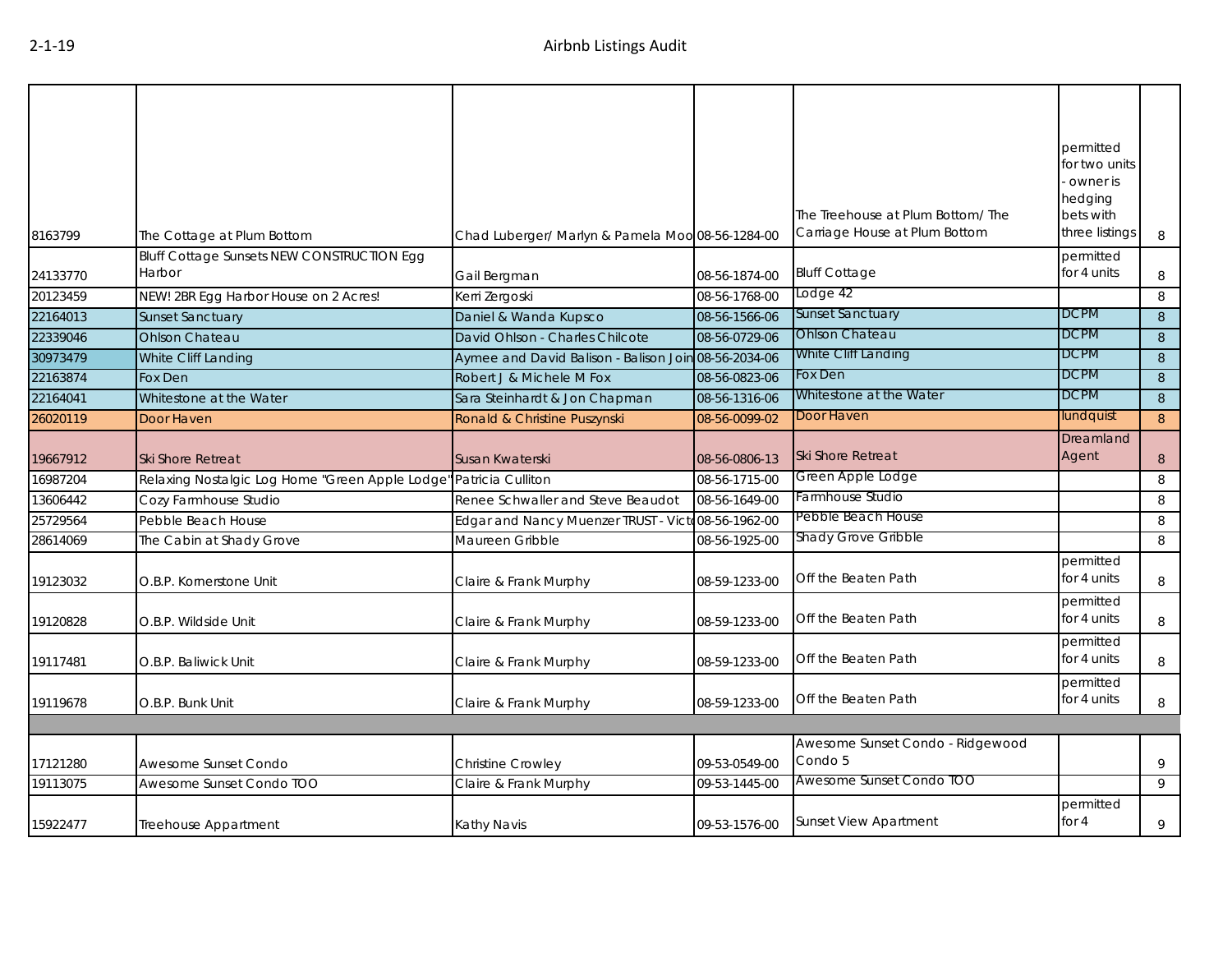| 9602336  | Downstown Sunset View Apartment                                         | <b>Kathy Navis</b>             | 09-53-1576-00 | <b>Sunset View Apartment</b>   | permitted<br>for 4   | 9              |
|----------|-------------------------------------------------------------------------|--------------------------------|---------------|--------------------------------|----------------------|----------------|
| 20770425 | Green Door Inn Unit #5                                                  | Kathy Navis                    | 09-53-1576-01 | <b>Sunset View Apartment</b>   | permitted<br>for $4$ | 9              |
| 20771252 | Green Door Inn Unit #6                                                  | Kathy Navis                    | 09-53-1576-02 | <b>Sunset View Apartment</b>   | permitted<br>for $4$ | 9              |
| 11512240 | Gorgeous View ~ Walk to Town                                            | Melanie and Richard Parsons    | 09-53-1609-00 | Ridgewood Bluff Condo - Parson |                      | 9              |
| 25688306 | Modern, updated, Door County condo with pool!                           | Michael and Georgina Styke     | 09-53-1959-00 | Anchorage Condo - Style        |                      | 9              |
| 16911381 | Village Cottage- close to shops, dining, & water                        | A Village Cottage LLC          | 09-55-0735-00 | A Village Cottage LLC          | permitted<br>for 2   | 9              |
| 16542621 | Village Cottage - walkable to waterfront and town A Village Cottage LLC |                                | 09-55-0735-00 | A Village Cottage LLC          | permitted<br>for $2$ | 9              |
| 22163979 | On the Water Escape                                                     | Jan & Craig Bilgen             | 09-55-0817-06 | On the Water Escape            | <b>DCPM</b>          | 9              |
| 22164009 | Sounds of the Bay                                                       | <b>Brian Fecteau</b>           | 09-56-1725-06 | Sounds of the Bay              | <b>DCPM</b>          | 9              |
| 23697711 | Scenic Home in Egg Harbor                                               | <b>Massoud Maleki</b>          | 09-56-1086-06 | Scenic Home in Egg Harbor      | <b>DCPM</b>          | 9              |
| 22339056 | White Cliff Cottage                                                     | Michael & Dawn McCole          | 09-56-0894-06 | White Cliff Cottage            | <b>DCPM</b>          | 9              |
| 13812976 | Egg Harbor Bluffwood House                                              | Claire & Frank Murphy          | 09-56-1232-00 | <b>Blluffwood House</b>        |                      | 9              |
| 22846687 | <b>Bay Tree Loft</b>                                                    | <b>Jill Sommers</b>            | 09-56-1839-00 | Bay Tree Loft                  |                      | 9              |
| 23769295 | Church Street House                                                     | Kaaren Northrup - SWNKCN LLC   | 09-56-1881-16 | <b>Church Street House</b>     |                      | 9              |
| 13589290 | Egg Harbor Log Cabin                                                    | Karen Berndt                   | 09-56-1646-00 | Egg Harbor Log Cabin           |                      | 9              |
| 20975595 | Point Beach House ~ Waterfront, 4 bedrooms                              | Mary Zeller                    | 09-56-1882-00 | Point Beach Home               |                      | 9              |
| 22280403 | Lighthouse Place                                                        | Frank & Claire Murphy          | 09-56-1830-00 | Lighthouse Place               |                      | 9              |
| 20360386 | Egg Harbor Hideaway                                                     | RME Holdings - Robert Esposito | 09-56-1780-00 | Egg Harbor Hideaway            | permitted<br>for 2   | 9              |
| 22446412 | Modern Craftsman Home in Egg Harbor                                     | RME Holdings - Robert Esposito | 09-56-1780-00 | Egg Harbor Hideaway            | permitted<br>for 2   | 9              |
| 525258   | Quiaint Cozy A-Frame in Door County                                     | Tim & Kristin Mahoney          | 09-56-1308-00 | Quaint Cozy A-Frame            |                      | 9              |
| 17097048 | Meadow Ridge Door County -                                              | Peri Jackson                   | 09-59-1717-00 | Meadow Ridge Timeshare Jackson |                      | 9              |
| 31711362 | The Flats on Church Street - #101                                       | RME Holdings - Robert Esposito |               |                                |                      | $\overline{9}$ |
|          |                                                                         |                                |               |                                |                      |                |
| 24734764 | Pine Grove Family Suite                                                 | Prime Sites of Door County LLC | 11-51-0059-00 | Pine Grove Resort              |                      | 11             |
| 26845261 | NEW! Cozy Ephraim 'Cedar Cottage' w/Private<br>Deck!                    | Deborah Eckert                 | 11-55-0680-00 | Park Place Cottages            | permitted<br>for $5$ | 11             |
| 26845402 | NEW! Updated Ephraim 'Pine Cottage' w/ Deck!                            | Deborah Eckert                 | 11-55-0680-00 | Park Place Cottages            | permitted<br>for $5$ | 11             |
| 26845264 | NEW 'The Carriage House' Walk to Peninsula St Park Deborah Eckert       |                                | 11-55-0680-00 | Park Place Cottages            | permitted<br>for $5$ | 11             |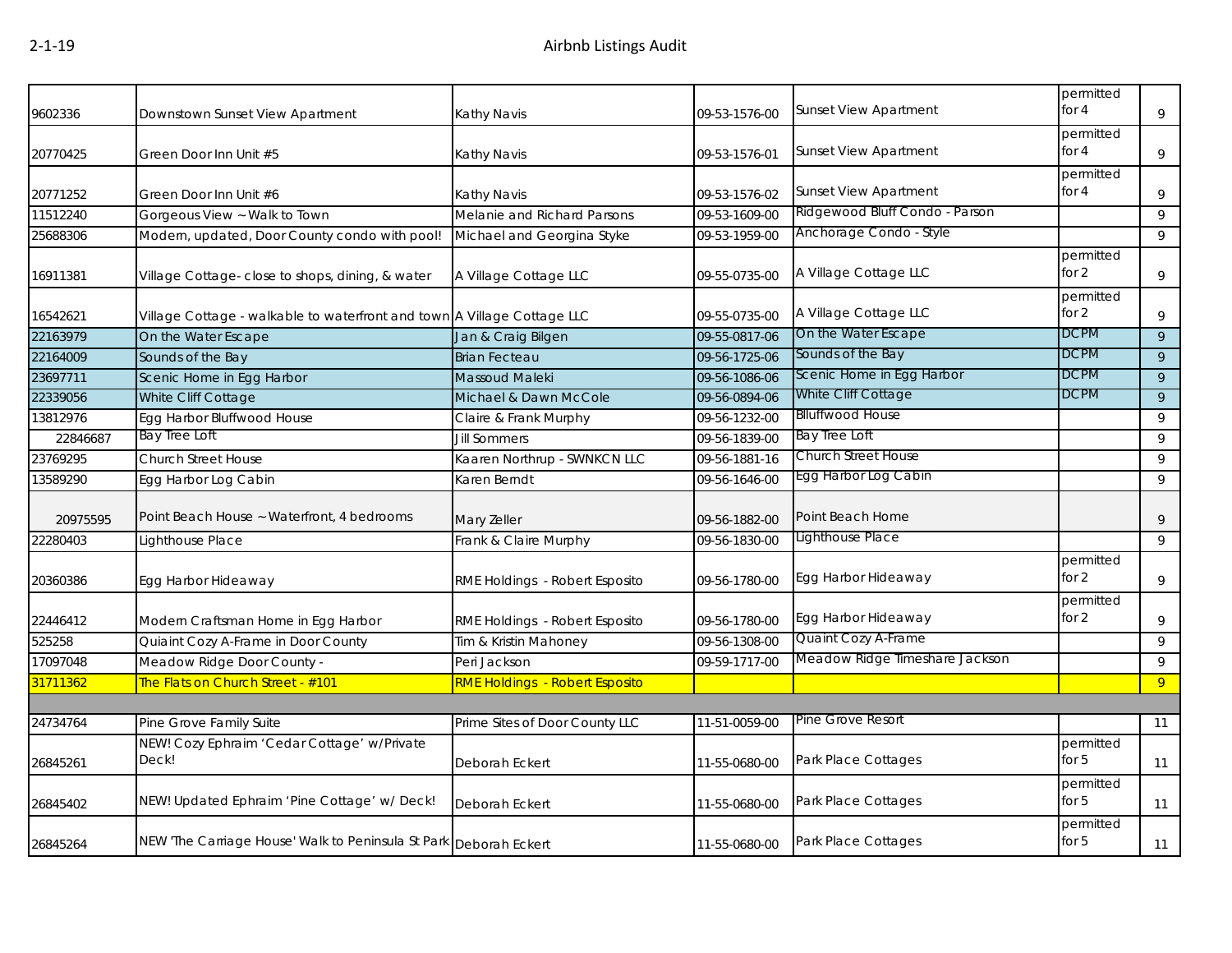| 26845266 | NEW! 'Butternut Cottage' in Central Door County!             | <b>Deborah Eckert</b>            | 11-55-0680-00 | Park Place Cottages                     | permitted<br>for $5$ | 11              |
|----------|--------------------------------------------------------------|----------------------------------|---------------|-----------------------------------------|----------------------|-----------------|
|          |                                                              |                                  |               |                                         | permitted            |                 |
| 26845401 | NEW! 'Cherry Cottage' near Peninsula State Park!             | Deborah Eckert                   | 11-55-0680-00 | Park Place Cottages                     | for $5$              | 11              |
| 22163846 | <b>Bayview Cottage</b>                                       | Parks Edge Lakeshore LLC         | 11-55-0411-06 | Parks Edge Cottages                     | <b>DCPM</b>          | $\overline{11}$ |
| 13769377 | <b>Hollis House</b>                                          | Daniel & Lori Schwefel           | 11-56-1659-00 | <b>Hollis House</b>                     |                      | 11              |
| 24993392 | Remodeled Ephraim cottage 500' from the water!               | 3039 Cedar Street LLC            | 11-56-1763-02 | Ephraim Cottage - 3039 Cedar Street LLC |                      | 11              |
| 24052610 | <b>Natures Window</b>                                        | <b>Bill Anderson</b>             | 11-56-1958-00 | <b>Natures Window</b>                   |                      | 11              |
| 20916442 | Boutique Home in Door County w/Eagle Harbor Vie              | Carol S Corbett                  | 11-56-1806-00 | Harbor View Ephraim - Corbett           |                      | 11              |
| 13549163 | Rustic Elegance                                              | Daniel & Laurel Simons           | 11-56-1656-00 | Elegant Home in Ephraim                 |                      | 11              |
| 28719025 | NEW! Ephraim Cottage w/Green Bay View - Near BeTony Schmeltz |                                  | 11-56-1718-00 | Blue Shutter & Mooring Cottage          | permitted<br>for 2   | 11              |
| 28719023 | NEW! Lakefront Ephraim Cottage - Walk to Beach!              | <b>Tony Schmeltz</b>             | 11-56-1718-00 | Blue Shutter & Mooring Cottage          | permitted<br>for 2   | 11              |
| 26892652 | Ephraim Home.                                                | David Vartanian                  | 11-56-1088-00 | Vartanian - 3235 Holand Rd              |                      | 11              |
| 27084618 | Eagle Harbor Cottage Loft                                    | Meredith (Dee) Brestin           | 11-56-1988-00 | Eagle Harbor Cottage Loft               |                      | 11              |
| 7746988  | #1 Peninsula Park and Island View                            | James Lindbloom                  | 11-56-1558-00 | Peninsula Park and Island View          | permitted<br>for 2   | 11              |
| 7833318  | #2 Peninsula Park and Island View                            | James Lindbloom                  | 11-56-1558-00 | Peninsula Park and Island View          | permitted<br>for 2   | 11              |
| 22750642 | Sunny Studio in Perfect Location                             | Laurel Ciohon                    | 11-56-1853-00 | Ephraim Modern Guesthouse - Ciohon      |                      | 11              |
| 26020658 | Deer Path Cottage                                            | <b>James Shatto</b>              | 11-56-1342-02 | Deer Path Cottage                       | Lundquist            | 11              |
| 22163819 | <b>BD Thorp House</b>                                        | <b>BD Thorp</b>                  | 11-56-0809-06 | Thorpe House, The                       | <b>DCPM</b>          | 11              |
| 22163826 | Cedar Barn                                                   | Jennifer & Bjorn Larson          | 11-56-1635-06 | Cedar Barn Rental                       | <b>DCPM</b>          | 11              |
| 22337314 | Cedar Glen                                                   | John & Rachel Rothschild         | 11-55-0758-06 | Cedar Glen                              | <b>DCPM</b>          | 11              |
| 22339193 | Coral Hill Cottage                                           | Leslee and Morrie Goldman        | 11-56-1258-06 | Coral Hill Cottage                      | <b>DCPM</b>          | $\overline{11}$ |
| 22163862 | Cottage on Townline                                          | <b>Roy Elquist</b>               | 11-56-1069-06 | Townline                                | <b>DCPM</b>          | 11              |
| 23698434 | <b>Ephraim Boat House</b>                                    | <b>Robert and Nicole Collins</b> | 11-56-1708-06 | Ephraim Boat House                      | <b>DCPM</b>          | 11              |
| 22163884 | <b>Harbor House</b>                                          | <b>Windsor McCutcheon</b>        | 11-56-1724-06 | Harbor House on North Shore             | <b>DCPM</b>          | 11              |
| 22337321 | <b>Hilltop Haven</b>                                         | <b>Nick Hilmer</b>               | 11-56-1336-06 | <b>Hilltop Haven</b>                    | <b>DCPM</b>          | 11              |
| 22163929 | Kulma Cottages 1                                             | Gregg & Janice Kulma             | 11-55-0279-06 | Kulma Cottages                          | <b>DCPM</b>          | 11              |
| 22163935 | Kulma Cottages 2                                             | Gregg & Janice Kulma             | 11-55-0279-06 | Kulma Cottages                          | <b>DCPM</b>          | 11              |
| 22163944 | Kulma Cottages 3                                             | Gregg & Janice Kulma             | 11-55-0279-06 | Kulma Cottages                          | <b>DCPM</b>          | 11              |
| 22163987 | Park's Edge Lakeshore Home                                   | Jacob and Greta Odders           | 11-56-1818-06 | Parks Edge Lakeshore Beach House        | <b>DCPM</b>          | 11              |
| 22164019 | The Beach                                                    | Chris & Kirsten Bungener         | 11-56-0954-06 | The Beach                               | <b>DCPM</b>          | $\overline{11}$ |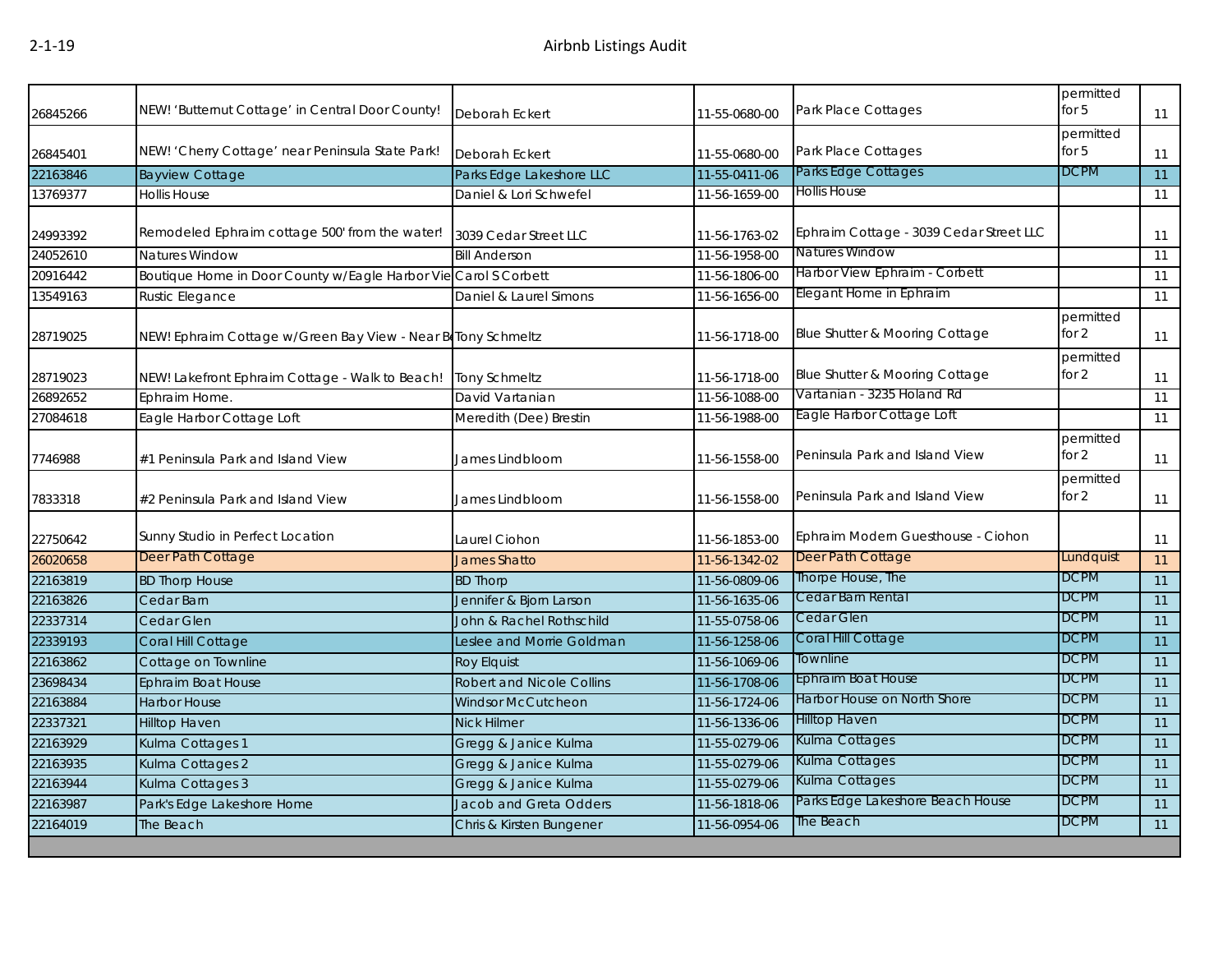| 29003329 | Countryside Cottage/Duplex- Unit 8                  | Sandra Solomon                   | 12-50-1042-00 | Julies Park Café & Motel - Countryside<br>Motel | permitted<br>for $40$ | 12                |
|----------|-----------------------------------------------------|----------------------------------|---------------|-------------------------------------------------|-----------------------|-------------------|
| 30229308 | Countryside Cottage/Duplex Unit 7                   | Sandra Solomon                   | 12-50-1042-00 | Julies Park Café & Motel - Countryside<br>Motel | permitted<br>for $40$ | 12                |
| 30904112 | Countryside Cottage 5                               | Sandra Solomon                   | 12-50-1042-00 | Julies Park Café & Motel - Countryside<br>Motel | permitted<br>for $40$ | $12 \overline{ }$ |
| 30904456 | Countryside Cottage 6                               | Sandra Solomon                   | 12-50-1042-00 | Julies Park Café & Motel - Countryside<br>Motel | permitted<br>for $40$ | 12                |
| 28693376 | Garden House                                        | Marise Redman                    | 12-50-0287-00 | Settlement Courtyard Inn                        |                       | 12                |
| 26007168 | Evergreen                                           | Carol Vande Walle                | 12-50-0387-00 | Peninsula Park View                             |                       | 12                |
| 22015884 | Julies Park Café Suite                              | Sandra Salomon                   | 12-50-1042-00 | Julies Park Café and Motel                      |                       | 12                |
| 23008138 | <b>Fish Creek Country Resort - I Bedroom Suites</b> |                                  |               |                                                 | <b>Wholesaler</b>     | 12                |
| 23709001 | <b>Get Away at Fish Creek</b>                       |                                  |               |                                                 | <b>Wholesaler</b>     | 12                |
| 29001809 | Evergreen Hill Condo A1                             | Evergreen Hill Condo Owners Assn | 12-53-0357-00 | Evergreen Hill                                  | permitted<br>for 15   | 12                |
| 29513817 | Evergreen Hill Condo A2 - By Peninsula State Park   | Evergreen Hill Condo Owners Assn | 12-53-0357-00 | Evergreen Hill                                  | permitted<br>for 15   | 12                |
| 29659682 | Evergreen A3                                        | Evergreen Hill Condo Owners Assn | 12-53-0357-00 | Evergreen Hill                                  | permitted<br>for $15$ | 12                |
| 29513197 | Evergreen Hill Condo A4 - by Peninsula State Park   | Evergreen Hill Condo Owners Assn | 12-53-0357-00 | Evergreen Hill                                  | permitted<br>for $15$ | 12                |
| 29654280 | Evergreen Hill Condo-A5                             | Evergreen Hill Condo Owners Assn | 12-53-0357-00 | Evergreen Hill                                  | permitted<br>for $15$ | 12                |
| 31457675 | Stay by Peninsula State Park, Condo A6              | Evergreen Hill Condo Owners Assn | 12-53-0357-00 | Evergreen Hill                                  | permitted<br>for $15$ | 12                |
| 29654419 | Condo in Fish Creek by Peninsula State Park (A7)    | Evergreen Hill Condo Owners Assn | 12-53-0357-00 | Evergreen Hill                                  | permitted<br>for $15$ | 12                |
| 29660011 | Evergreen A8                                        | Evergreen Hill Condo Owners Assn | 12-53-0357-00 | Evergreen Hill                                  | permitted<br>for $15$ | 12                |
| 29660194 | Evergreen B!                                        | Evergreen Hill Condo Owners Assn | 12-53-0357-00 | Evergreen Hill                                  | permitted<br>for $15$ | 12                |
| 29002621 | Evergreen Hill Condo - B2                           | Evergreen Hill Condo Owners Assn | 12-53-0357-00 | Evergreen Hill                                  | permitted<br>for $15$ | 12                |
| 29659642 | Evergreen B3                                        | Evergreen Hill Condo Owners Assn | 12-53-0357-00 | Evergreen Hill                                  | permitted<br>for $15$ | 12                |
| 29708652 | Evergreen B4                                        | Evergreen Hill Condo Owners Assn | 12-53-0357-00 | Evergreen Hill                                  | permitted<br>for $15$ | 12                |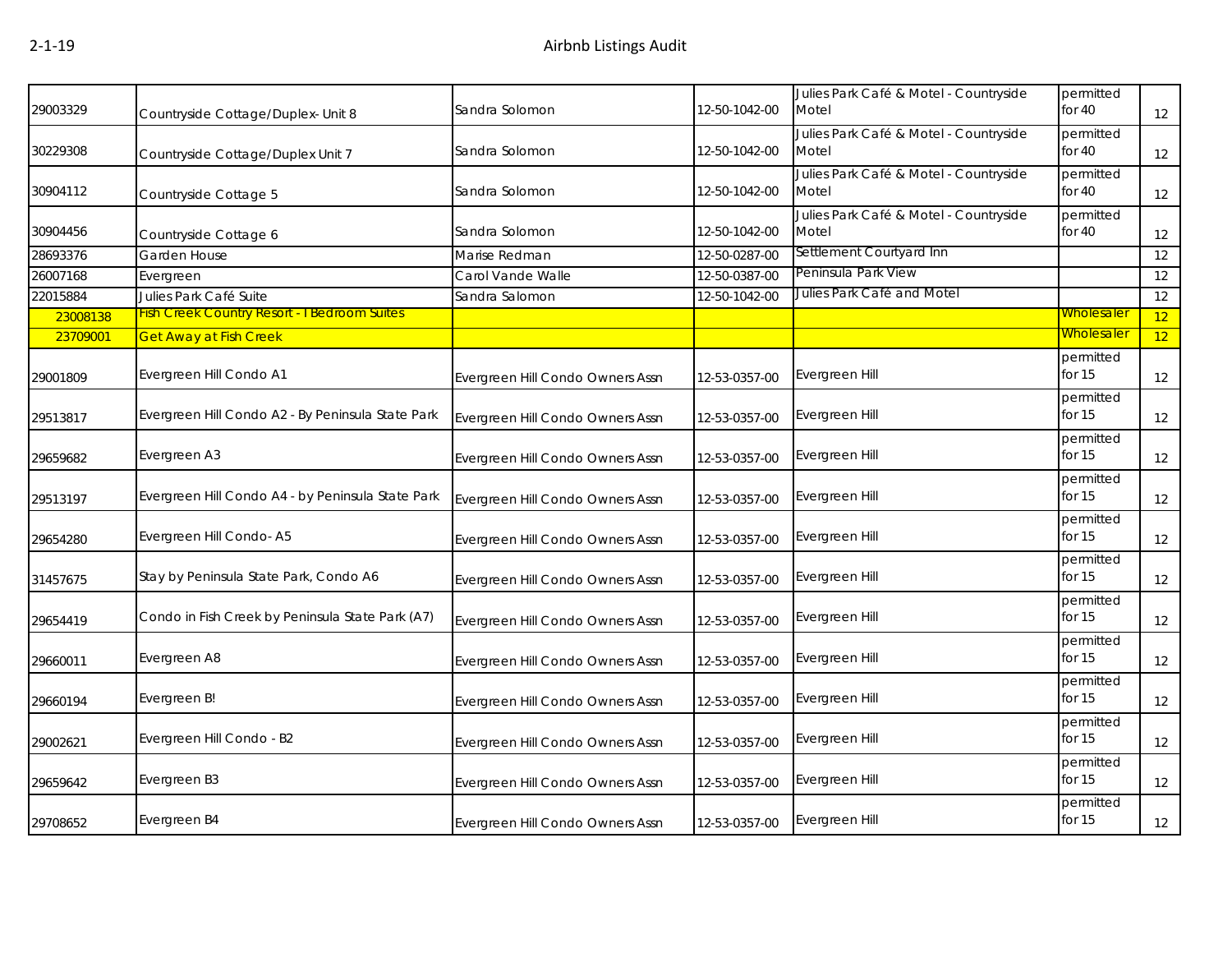| 29756847 | Evergreen B5                                                       | Evergreen Hill Condo Owners Assn                      | 12-53-0357-00 | Evergreen Hill                                             | permitted<br>for 15   | 12 |
|----------|--------------------------------------------------------------------|-------------------------------------------------------|---------------|------------------------------------------------------------|-----------------------|----|
| 29709704 | Evergreen B6                                                       | Evergreen Hill Condo Owners Assn                      | 12-53-0357-00 | Evergreen Hill                                             | permitted<br>for $15$ | 12 |
| 29513544 | Evergreen Hill Condo B7 - By Peninsula State Park                  | Evergreen Hill Condo Owners Assn                      | 12-53-0357-00 | Evergreen Hill                                             | permitted<br>for 15   | 12 |
| 24376818 | NEW! 'Cliff Cottage' Door County Home-Walk to<br>Bay!              | Cottage Row LLC - Jen Ciesar                          | 12-53-1979-00 | <b>Cliff Cottage</b>                                       |                       | 12 |
| 20308419 | Luxury tri-Level Condo Downtown Fish Creek                         | Jonathan Glapa                                        | 12-53-1791-00 | Luxury Tri-Level Fish Creek - Glapa                        |                       | 12 |
| 15634038 | Brookpoint Condo 2 BR, 2 BA                                        | Karen Berndt                                          | 12-53-1681-00 | Brook Point Condo #5- Berndt                               |                       | 12 |
| 21125448 | Peaceful getaway in Fish Creek                                     | Mary Gunderson                                        | 12-53-1423-00 | Northhaven Gunderson                                       |                       | 12 |
| 24189891 | Elegant Creekside Cottage (on Fish Creek)                          | Patricia Culliton                                     | 12-53-1890-00 | Creekside Cottage                                          |                       | 12 |
| 22268447 | Downtown Fish Creek with a View                                    | <b>Stacey Berndt</b>                                  | 12-53-1855-00 | Downtown Fish Creek with a View - Berndt                   |                       | 12 |
| 5278540  | Irish Hospitality in Fish Creek WI                                 | Megan O'Meara                                         | 12-54-0685-00 | O'Meara's Cottage Loft                                     |                       | 12 |
| 23254660 | NEW! Custom 3BR Home 3 Min from Fish Creek<br>Harbor               | <b>Beth Ciesar</b>                                    | 12-56-1858-00 | <b>Bluff Barn</b>                                          |                       | 12 |
| 22163840 | A Rileys Retreat                                                   | Bryan and Tracy Bigari                                | 12-56-1482-06 | <b>A Rileys Retreat</b>                                    | <b>DCPM</b>           | 12 |
| 22163831 | Cottage Row on the Rocks                                           | Apfelbach Family Trust, LLC                           | 12-56-1494-06 | Cottage Row on the Rocks                                   | <b>DCPM</b>           | 12 |
| 22163833 | Eagle Harbor View                                                  | Nancy Claypool                                        | 12-56-1570-06 | Eagle Harbor View                                          | <b>DCPM</b>           | 12 |
| 22163877 | Gibraltar House                                                    | Paul & Amy Devine                                     | 12-56-1439-06 | Gibraltar House                                            | <b>DCPM</b>           | 12 |
| 22339034 | Log Retreat at Fish Creek                                          | <b>William Anderson</b>                               | 12-56-1225-06 | Log Retreat at Fish Creek                                  | <b>DCPM</b>           | 12 |
| 30973224 | The Cottage                                                        | Michael and Mary Marcon                               | 12-56-2002-06 | Marcon Workshop and Cottage                                | <b>DCPM</b>           | 12 |
| 30973300 | The Workshop                                                       | Michael and Mary Marcon                               | 12-56-2002-06 | Marcon Workshop and Cottage                                | <b>DCPM</b>           | 12 |
| 6019754  | <b>Birch Bluff</b>                                                 | Eleanor J Warntjes                                    | 12-56-1845-02 | <b>Birch Bluff</b>                                         | lundquist             | 12 |
| 26021111 | Daisy Patch Retreat                                                | Tierney Home Rental LLC - Catharine Tie 12-56-1798-02 |               | <b>Tierney Home</b>                                        | lundquist             | 12 |
| 26845405 | NEW Family-Friendly Fish Creek 'Cape House'<br>w/Yard              | Deborah, Carl & Joan Eckert                           | 12-56-0679-00 | Eckert Vacation Home - Cape Cod House<br><b>Fish Creek</b> |                       | 12 |
| 28127081 | Maple Grove Landing (Brand New Rental)                             | Rick and Rachel Chomeau                               | 12-56-2003-00 | Maple Grove Landing Chomeau                                |                       | 12 |
| 10015145 | Lawler Guest House                                                 | Greg and Dan Lawler                                   | 12-56-1573-00 | Lawler Guest House                                         |                       | 12 |
| 13496429 | Cedarwood Vacation Home                                            | Jay and Carla Marr                                    | 12-55-0778-00 | Cedarwood Marr                                             |                       | 12 |
| 5123586  | Relax & Refocus at Hesed House                                     | Rebecca and Richard Van Sistine                       | 12-56-2038-00 | <b>Hesed House</b>                                         |                       | 12 |
| 28431338 | Maple Grove Cottage                                                | Maple Grove Cottage LLC                               | 12-56-1330-00 | Maple Grove Cottage                                        |                       | 12 |
| 1894636  | Cedar Creek Lodge II                                               | Michael Servais                                       | 12-56-1357-00 | Cedar Creek Lodge #2                                       |                       | 12 |
| 12964179 | Fish Creek, WI: Sweet log cabin & meditation paths Robin Bienemann |                                                       | 12-56-1665-00 | Sweet Log Cabin Bienneman                                  |                       | 12 |
| 23398401 | A Retreat Art Gallery Stay in Door County                          | Wendy Carpenter                                       | 12-56-1975-00 |                                                            |                       | 12 |
| 26989763 | <b>Homestead Park House</b>                                        | <b>PDW Rentals LLC</b>                                | 12-56-1801-00 | Park House                                                 |                       | 12 |
| 18941540 | Ellmann House                                                      | <b>Steve Ellmann</b>                                  | 12-56-0369-00 | Ellman House                                               |                       | 12 |
|          |                                                                    |                                                       |               |                                                            |                       |    |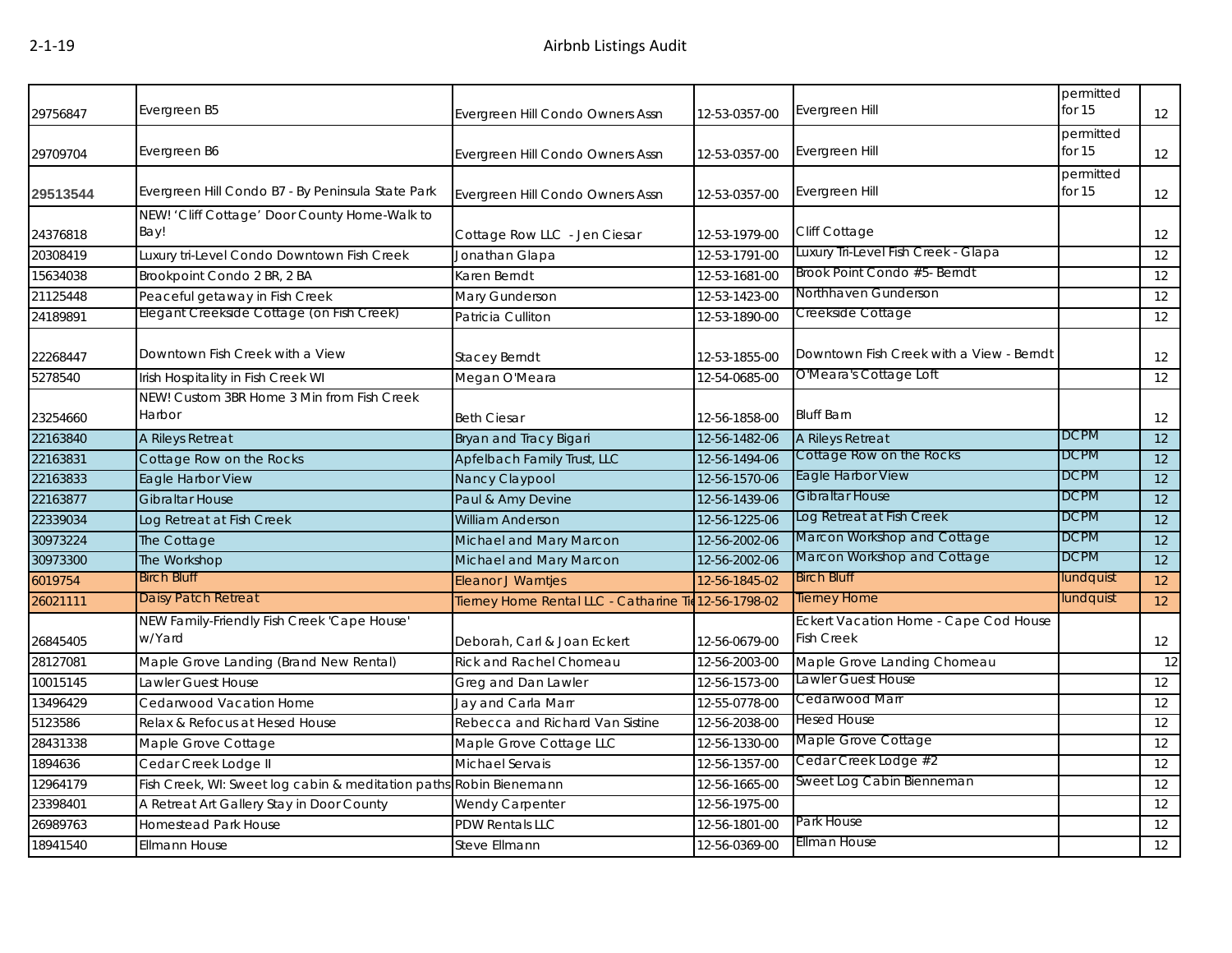| 12588724  | Country Chalet of Fish Creek                                        | Dennis & Marla Sunstron              | 12-55-0830-00 | Country Chalet                        |                      | 12 |
|-----------|---------------------------------------------------------------------|--------------------------------------|---------------|---------------------------------------|----------------------|----|
| 16497330  | COZY DC HOME RETREAT IN FISH CREEK, WI                              | Steven Pachonphai                    | 12-56-1692-00 | DC HOME Pachonphai                    |                      | 12 |
| 23233934  | The House on High Rock Creek                                        | Karen L Wagner Trust & Andrew J Lang | 12-56-1938-00 | House on High Rock Creek              |                      | 12 |
| 28912648  | <b>Fish Creek Farmhouse</b>                                         |                                      |               |                                       |                      | 12 |
| 23629319  | <b>Fish Creek Retreat</b>                                           |                                      |               | $30+$ days only                       |                      | 12 |
| 7213011   | Tuckers Retreat                                                     |                                      |               | 30+ days only                         |                      | 12 |
|           |                                                                     |                                      |               |                                       |                      |    |
| 26231098  | Forest hideaway Home                                                | Ransom Flanders                      | 14-56-1961-00 | Forestville Hideaway Home             |                      | 14 |
|           |                                                                     |                                      |               |                                       |                      |    |
| 22164036  | Vans Log Home                                                       | Robert & Marilyn Van Lieshout        | 15-56-0308-06 | Vans Log Home                         | <b>DCPM</b>          | 15 |
|           |                                                                     |                                      |               |                                       | permitted            |    |
| 197063455 | <b>Whispering Pines</b>                                             | <b>Beth Ann Meyer</b>                | 15-56-1793-00 | <b>Whispering Pines</b>               | for 2                | 15 |
|           |                                                                     |                                      |               |                                       | permitted            |    |
| 19709930  | <b>Whispering Pines 2</b>                                           | Beth Ann Meyer                       | 15-56-1793-00 | <b>Whispering Pines</b>               | for $2$              | 15 |
| 23484321  | Jacksonport Wi Door Co on the Beach                                 | Kris Zeile                           | 15-56-1263-00 | <b>Shoreline Ventures</b>             |                      | 15 |
| 25284585  | Jacksonport Home                                                    | Robert Geitner                       | 15-56-1944-00 | Jacksonport Home Geitner              |                      | 15 |
|           |                                                                     |                                      |               | Beautiful Waterfront Cottage on Clark |                      |    |
| 27421061  | Beautiful Waterfront Cottage on Clark Lake                          | Kari and Scott Hunt                  | 15-56-1998-00 | Lake                                  |                      | 15 |
| 25625710  | Beechwood Lodge                                                     | Jessica Porter                       | 15-56-1956-00 | Beechwood Lodge Porter                |                      | 15 |
| 11659022  | Classic Farm House in Egg Harbor (upper unit)                       | <b>Tim Raduenz</b>                   | 15-56-1601-00 | Raduenz 6551 CTH T                    |                      | 15 |
| 14400793  | Door County Lakeside Retreat                                        | Janet Slater                         | 15-56-1085-00 | Lakeside Paradise Slater              |                      | 15 |
|           |                                                                     |                                      |               |                                       |                      |    |
| 9953250   | Door County Country Home                                            | Terry Kinney                         | 27-55-0737-00 | Door County Country Home              |                      | 27 |
|           |                                                                     |                                      |               | Nasewaupee Trail Log Home react       |                      |    |
| 25447356  | Nasewaupee Trail Log Home                                           | Terry Kinney                         | 27-56-1841-00 | 5/29/18                               |                      | 27 |
| 185416    | Door County Waterfront Cottage                                      | Lane Kendig and Elaine Carmichael    | 27-56-1156-00 | Kendig Snake Island                   |                      | 27 |
| 22163859  | Cabots point                                                        | <b>Cabot's Point Properties LLC</b>  | 27-56-1729-06 | Cabots Point                          | <b>DCPM</b>          | 27 |
| 25189877  | Quiet Country Shed Surrounded by Nature's Beauty Glen Vander Velden |                                      | 27-56-1912-00 | Shed, The - Vander Velden             |                      | 27 |
| 26157331  | English Bluebell Cottage                                            | Reginald Peter Jackson               | 27-56-1955-00 | <b>English Blubell Cottage</b>        |                      | 27 |
|           |                                                                     |                                      |               |                                       |                      |    |
| 24010019  | Door County Cabin next to working lighthouse                        | Bay Area Property Management LLC     | 27-56-1900-00 | Door County Cabin next to Lighthouse  |                      | 27 |
| 23881936  | Meredith House                                                      | Steven C Sullivan                    | 27-55-0471-17 | Meredith House                        |                      | 27 |
| 28741299  | The Bungalow at Potawatomi State Park                               | Andy Isaacson                        | 27-56-2011-00 | Bungalow at Potawatomi Park- Isaacson |                      | 27 |
| 22983752  | Sunrise Cabin on Island                                             | Claire Miller & Justin Berken        | 27-56-1861-00 | <b>Big Island</b>                     | permitted<br>for $2$ | 27 |
| 22983092  | Sunset Cabin on Island                                              | Claire Miller & Justin Berken        | 27-56-1861-00 | <b>Big Island</b>                     | permitted<br>for 2   | 27 |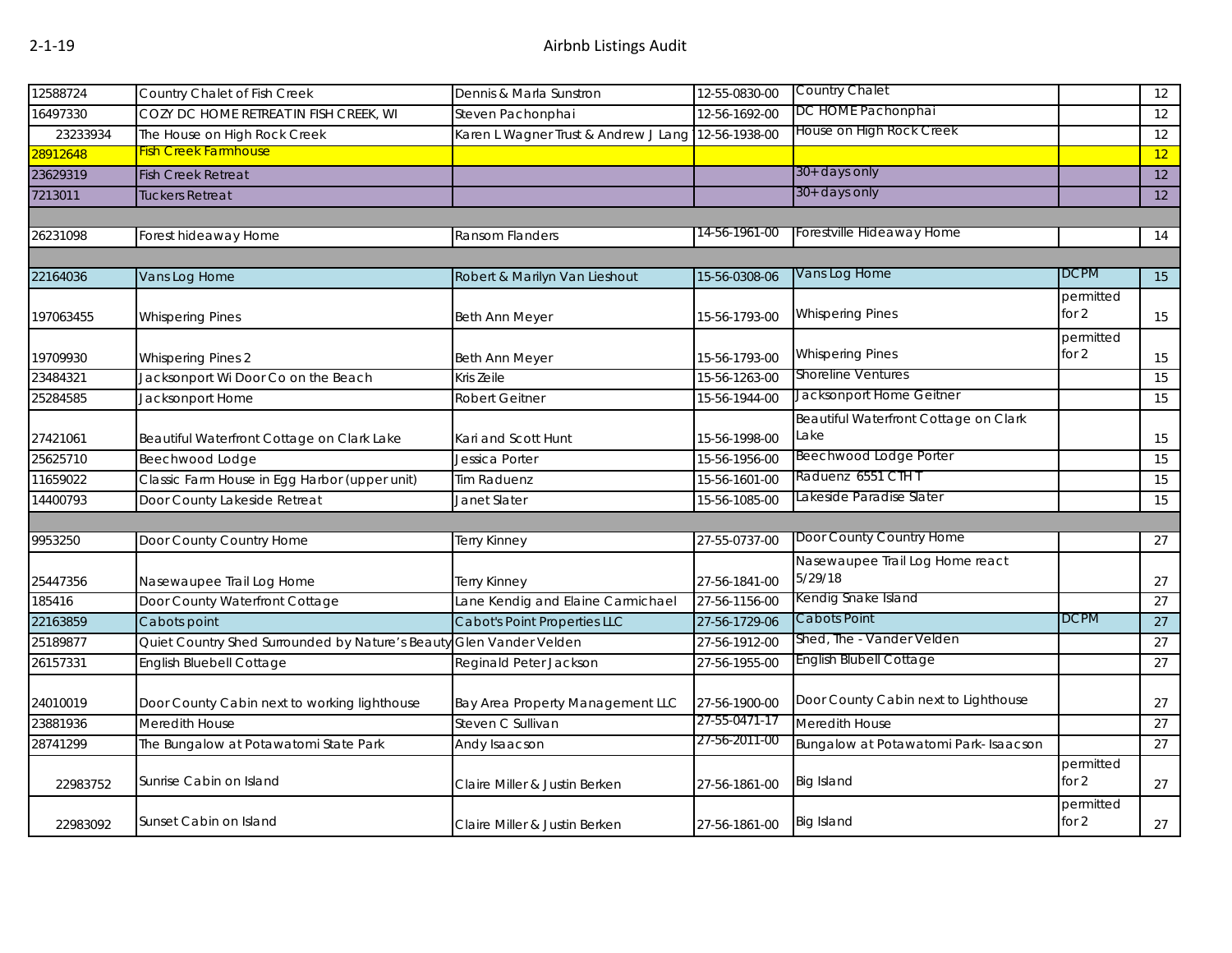| 20512078 | Sunshine's Bayshore Vacation Cottage                            | Lyle Handeland                                       | 27-56-1796-00 | Sunshine's Bayshore Vacation Cottage        |                                 | 27              |
|----------|-----------------------------------------------------------------|------------------------------------------------------|---------------|---------------------------------------------|---------------------------------|-----------------|
| 14142417 | Waterfront Cottage on Sturgeon Bay                              | Louise Knutter                                       | 27-56-1680-00 | Waterfront Cottage - Knutter                |                                 | 27              |
| 18022339 | Harbor Cottage Retreat                                          | Ray Ambrosius                                        | 27-56-1723-00 | Harbor Cottage Retreat                      |                                 | 27              |
|          |                                                                 |                                                      |               |                                             |                                 |                 |
| 22163909 | Hideaway                                                        | Gregory Herman                                       | 32-53-0955-06 | Hideaway, The Herman                        | <b>DCPM</b>                     | 32              |
| 13368133 | Delightful 2 Bdrm B&B                                           | Kathleen Schmidt                                     | 32-54-1638-00 | Hummingbird B&B                             |                                 | 32              |
| 896385   | Sunny Cottage in Ellson Bay                                     | Deborah "Sophie" Taubert Gehan                       | 32-55-0124-00 | <b>Terra Cottages</b>                       | permitted<br>for five units     | 32              |
| 6798124  | The Cabbage, a 1969 A frame                                     | Kimberly Hazen                                       | 32-56-1496-00 | Hazen Cabbage                               |                                 | 32              |
| 24230129 | Unique architect designed home on waterfront blu Kimberly Hazen |                                                      | 32-56-1971-00 | Vinkelhus-Vest                              |                                 | $\overline{32}$ |
| 17656861 | Schwandt Cottage                                                | Georgina Schwandt                                    | 32-55-0177-00 | Schwandt Cottage                            |                                 | $\overline{32}$ |
| 23005364 | <b>Blackberry Acres</b>                                         | Chad Ewald                                           | 32-56-1847-00 | <b>Blackberry Acres</b>                     |                                 | 32              |
| 26019632 | Lime Kiln Cottage                                               | Carol B Sills                                        | 32-56-1107-02 | Old Lime Kiln Cottage                       | Lundquist                       | 32              |
| 26020396 | Camp Door                                                       | <b>Jonathan Ocker</b>                                | 32-56-1844-02 | Camp Door                                   | Lundquist                       | 32              |
| 30926930 | <b>Cedar Tree Cottages</b>                                      | <b>Glen and Laurie Moegenburg</b>                    | 32-56-1202-02 | <b>Cedar Tree Cottages</b>                  | Lundquist                       | 32              |
| 27154178 | Never Want to Leave Cottage                                     | Herman and Camille Unger                             | 32-56-1996-00 | Never Want to Leave Cottage                 |                                 | 32              |
| 23052847 | Rothaus/Europe Lake                                             | Roman and Claudia Apuzzo                             | 32-56-1849-00 | Europe Lake Cottage-Apuzzo -501 Europe Lake |                                 | 32              |
| 18686076 | Get Ready to hear Welcome Home                                  | Charlene K Berg                                      | 32-56-1756-00 | Welcome Home- 12625 STH 42                  |                                 | 32              |
| 634251   | Door County Lakefront Cottage                                   | Diane Christell                                      | 32-56-1250-00 | Door County Lakefront Cottage               |                                 | 32              |
| 9818691  | Charming 1880's Log Cabin                                       | Terry & Kermit Bott                                  | 32-55-0770-00 | Doc's Hideaway                              |                                 | 32              |
| 24307299 | Sister Bay Log Home with a View                                 | Van Moreau Properties LLC                            | 32-56-1932-00 | Sister Bay Log Home with a view             |                                 | 32              |
| 8346814  | Three Sister Meadow Private Room                                | Tim and Kathleen Kay                                 | 32-56-1523-00 | Three Sisters Farm                          | permitted<br>for three<br>units | 32              |
| 8036265  | Three Sisters "Sweet" Retreat                                   | Tim and Kathleen Kay                                 | 32-56-1523-00 | Three Sisters Farm                          | permitted<br>for three<br>units | 32              |
| 6795558  | Rustic Summer Sleeping House                                    | Tim and Kathleen Kay                                 | 32-56-1523-00 | <b>Three Sisters Farm</b>                   | permnitted<br>for $3$           | 32              |
| 23682161 | Lakeview Lodge                                                  | Lee Hildebrand - Lakeview Lodge LLC                  | 32-56-1804-06 | Lakeview Lodge                              | <b>DCPM</b>                     | 32              |
| 22163924 | Krause Cottage                                                  | Douglas & Ellen Krause                               | 32-56-1466-06 | Krause Cottage                              | <b>DCPM</b>                     | 32              |
| 22339050 | Shadow Lawn                                                     | <b>John Peterson</b>                                 | 32-56-0190-06 | Shadown Lawn                                | <b>DCPM</b>                     | 32              |
| 22164049 | <b>Windmill Place</b>                                           | Michael & Vicki Bowers                               | 32-56-1134-06 | Windmill - 10104 Town Line Dr               | <b>DCPM</b>                     | 32              |
| 22163913 | Hoffman's Up North                                              | Hoffman's Up North LLC - Matthel Hoffm 32-56-1463-06 |               | Hoffman's Up North                          | <b>DCPM</b>                     | 32              |
| 22163823 | Cedar Dell Chalet                                               | <b>Vicky Kalscheur</b>                               | 32-56-1203-06 | Cedar Dell Chalet                           | <b>DCPM</b>                     | 32              |
| 22163867 | <b>Garret Bay Bluff</b>                                         | <b>William Berry</b>                                 | 32-56-1641-06 | Garret Bay Bluff                            | <b>DCPM</b>                     | 32              |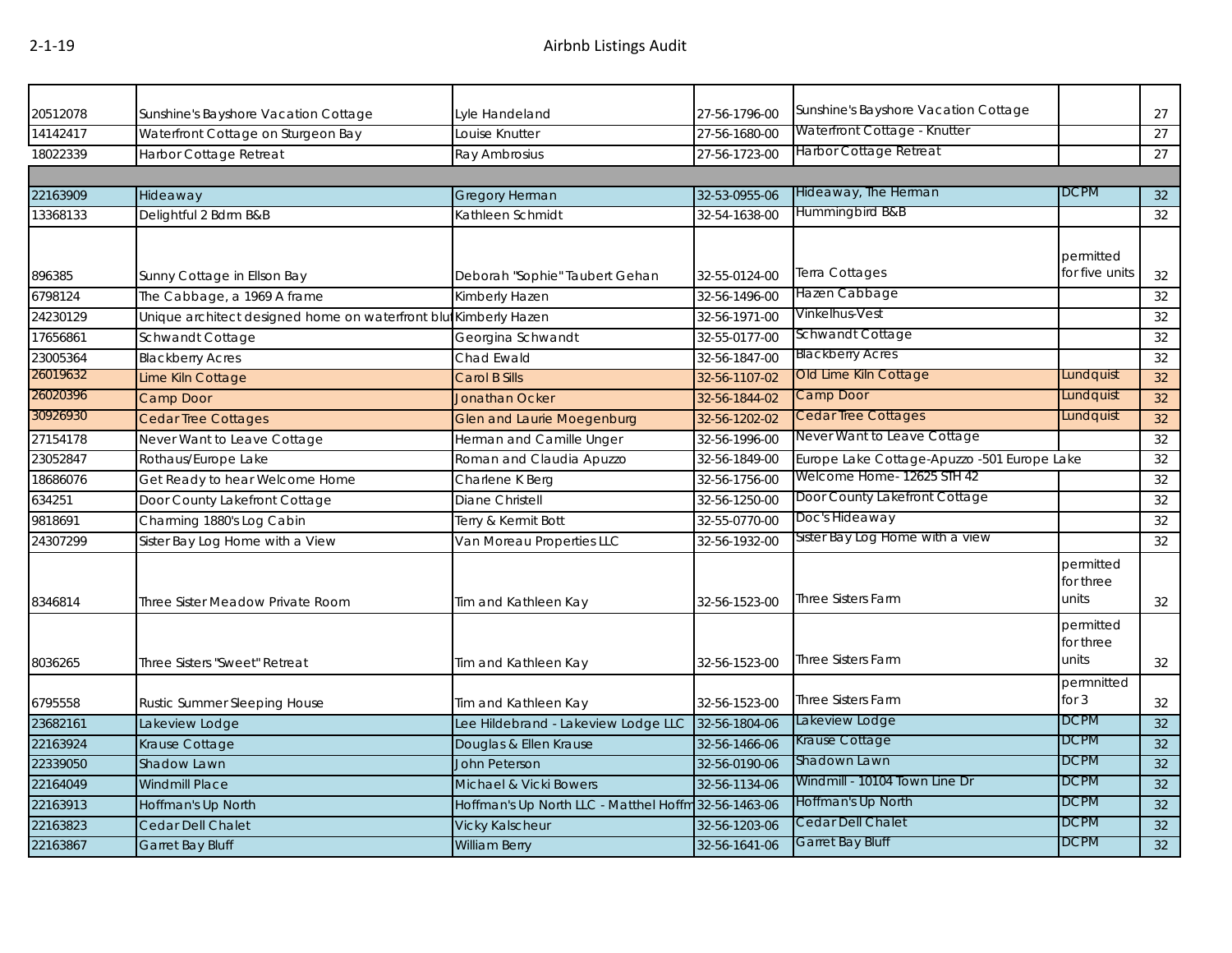| 22163998 | <b>Rustic Cottage</b>                                                       | Sandra Berg                    | 32-56-1387-06 | <b>Rustic Cottage</b>                    | <b>DCPM</b>                 | 32     |
|----------|-----------------------------------------------------------------------------|--------------------------------|---------------|------------------------------------------|-----------------------------|--------|
| 22163990 | Porcupine Shores                                                            | Brian Bartell - Kim Winburn    | 32-56-1603-06 | Porcupine Shores                         | <b>DCPM</b>                 | 32     |
| 22163815 | <b>Aunt Sallys</b>                                                          | <b>William Bell</b>            | 32-56-1238-06 | <b>Aunt Sallys</b>                       | <b>DCPM</b>                 | 32     |
| 22163856 | <b>Brenner Tower</b>                                                        | <b>Brenner Tower LLC</b>       | 32-56-1227-06 | <b>Brenner Tower</b>                     | <b>DCPM</b>                 | 32     |
| 22163835 | East Haven                                                                  | <b>Barnara Moline</b>          | 32-56-1592-06 | East Haven                               | <b>DCPM</b>                 | 32     |
| 22164029 | <b>The Nest</b>                                                             | Paul O'Keefe                   | 32-56-1514-06 | Nest, The                                | <b>DCPM</b>                 | 32     |
| 22163817 | A Pearl                                                                     | Jeffrey & Alliscon Ockwood     | 32-56-1409-06 | A Pearl                                  | <b>DCPM</b>                 | 32     |
| 22163849 | <b>Beechers Cabin</b>                                                       | Susan Szabo & Mark Beecher     | 32-56-1571-06 | <b>Beechers Cabin</b>                    | <b>DCPM</b>                 | 32     |
| 22163853 | <b>Bells' Cottage</b>                                                       | Matt & Ryan Bell               | 32-56-1131-06 | <b>Bells Cottage</b>                     | <b>DCPM</b>                 | 32     |
| 22163843 | <b>Arnie's Sanctuary</b>                                                    | James Arneson                  | 32-56-1352-06 | <b>Arnie's Sanctuary</b>                 | <b>DCPM</b>                 | 32     |
| 22164028 | <b>The Point</b>                                                            | <b>Heather Erickson</b>        | 32-56-1292-06 | Point, The                               | <b>DCPM</b>                 | 32     |
| 24741359 | Eagle Sands Beach Lodge                                                     | Matthew P Shumway              | 32-56-1870-06 | Vandelay Shore                           | <b>DCPM</b>                 | 32     |
| 23698547 | <b>Appleport Sunrise</b>                                                    | Kathleen and Edward Callahan   | 32-56-1913-06 | <b>Appleport Sunrise</b>                 | <b>DCPM</b>                 | $32\,$ |
| 21026430 | Cottage Hideaway                                                            | Mary Jahnke                    | 32-55-0710-00 | Cottage Hideaway                         |                             | 32     |
| 20802710 | Garrett Bay Getaway                                                         | Kenneth Hays & Sally Wheelock  | 32-56-1802-00 | Garret Bay Getaway                       |                             | 32     |
| 19476764 | North Woods Cottage                                                         | Robert Grant                   | 32-56-1749-00 | Northwoods Cottage                       |                             | 32     |
| 31650868 | Tree Top Getaway                                                            | Kayla Gensler                  | 32-56-2040-00 | Tree Top Getaway                         |                             | 32     |
| 896560   | Terra Cottages Gills Rock 3                                                 | Deborah "Sophie" Taubert Gehan | 32-55-0124-00 | Terra Cottages                           | permitted<br>for five units | 32     |
| 27550326 | <b>DOOR 42</b>                                                              | Shawn and Kim Marshall         | 32-56-1976-00 | DOOR 42                                  |                             | 32     |
| 1036370  | <b>Eclectic Style Cottage</b>                                               | Tim Raduenz                    | 32-56-0930-00 | EBDC-Raduenz                             |                             | 32     |
| 897991   | Terra Cottages Gills Rock, Door Co.                                         | Deborah "Sophie" Taubert Gehan | 32-55-0124-00 | Terra Cottages                           | permitted<br>for five units | 32     |
| 2336212  | Terra Cottages #2                                                           | Deborah "Sophie" Taubert Gehan | 32-55-0124-00 | Terra Cottages                           | permitted<br>for five units | 32     |
| 7998854  | Sweet Door County Cabin                                                     | Shelly Sprinkman               | 32-56-1682-00 | <b>Architecturally Designed Charmer</b>  |                             | 32     |
| 1807644  | First Floor with Forest View                                                | Loren & Helen Fandrei          | 32-56-1341-00 | Granpa's House Rental Door Co WI         |                             | 32     |
| 14648663 | Terra Cottages #4                                                           | Deborah "Sophie" Taubert Gehan | 32-55-0124-00 | Terra Cottages                           | permitted<br>for five units | 32     |
| 26960062 | Lovely Apt in Sister Bay                                                    | Stoyan Dimitrov                | 32-56-2006-00 | Lovely Apartment in Sister Bay- Dimitrov |                             | 32     |
| 31074495 | Serendipity Meadow 7-acre oasis in Door County W Cecilia and Dennis Lindell |                                | 32-56-1963-00 | Serendipity Meadow                       |                             | 32     |
| 26095414 | Serenity Now                                                                | <b>Todd and Michelle Cox</b>   | 32-56-1838-00 | Sister Bay Respite                       |                             | 32     |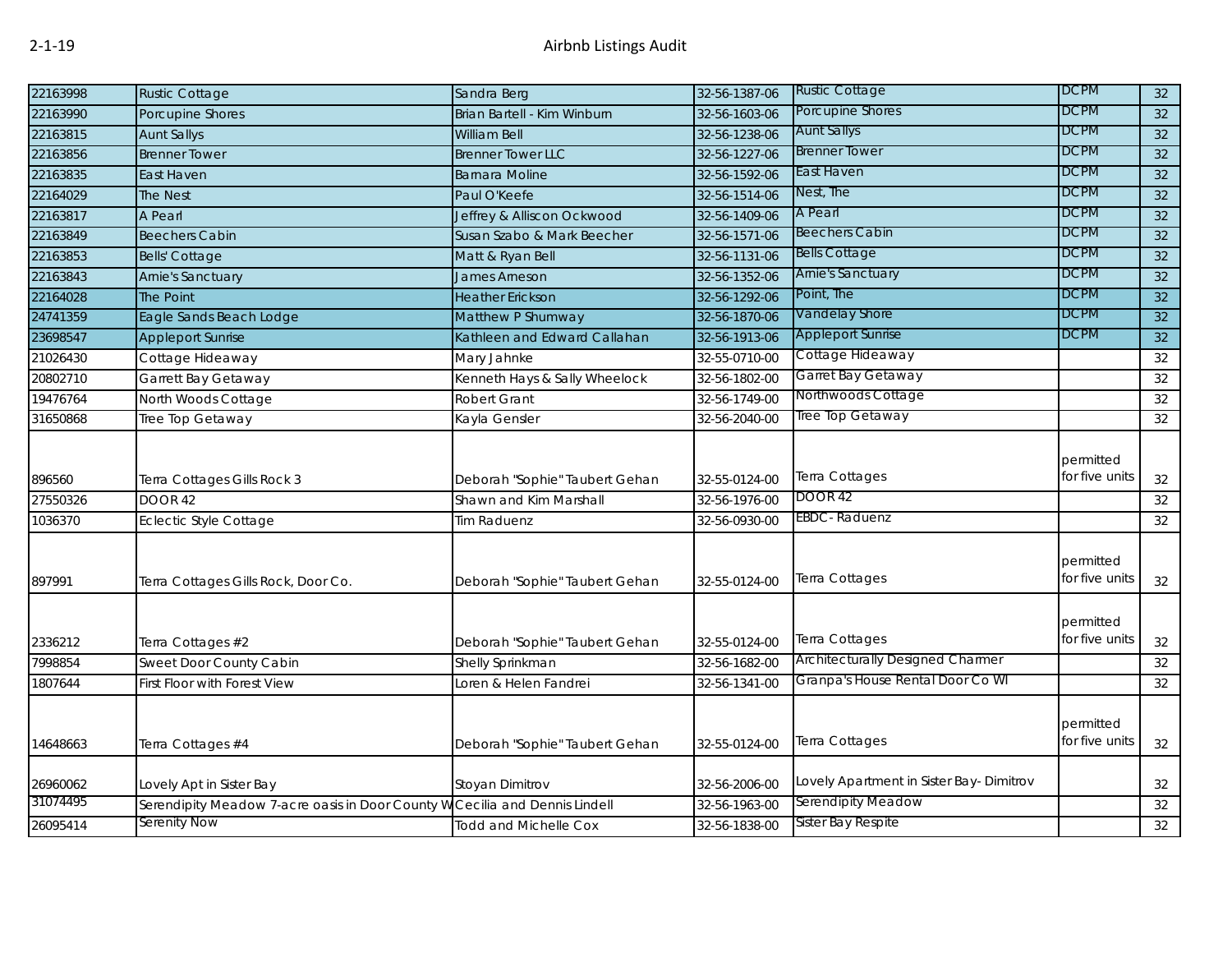| 23255108 | Charming Bluff Cottage abuts Waterfront &<br>Orchards                  | Kathleen Van Gemert                       | 32-56-1908-00 | <b>Bluffside Cottage Van Gemert</b>                          |                       | 32 |
|----------|------------------------------------------------------------------------|-------------------------------------------|---------------|--------------------------------------------------------------|-----------------------|----|
| 28432154 | Door Bluff Road Lakeshore Getaway                                      | John Schaumburg/Ann Krueger               | 32-56-1513-06 | Tree Brook                                                   |                       | 32 |
| 31885024 | Sand Bay Beach Cabin (Waterfront w/ private<br>beach)                  | Tom & Tanya Wismar                        | 32-56-1880-00 | Sand Bay Beach Cabin LLC - Wismar                            |                       | 32 |
|          |                                                                        |                                           |               |                                                              |                       |    |
| 26565527 | Chanticleer Guest House-Sunflower Room                                 | Chanticleer Guest House, Inc.             | 33-54-0006-00 | <b>Chanticleer Guest House</b>                               | permitted<br>for 12   | 33 |
| 26537104 | Chanticleer Guest House-Granary Room                                   | Chanticleer Guest House, Inc.             | 33-54-0006-00 | <b>Chanticleer Guest House</b>                               | permitted<br>for 12   | 33 |
| 26564676 | Chanticleer Guest House-Loft Room                                      | Chanticleer Guest House, Inc.             | 33-54-0006-00 | <b>Chanticleer Guest House</b>                               | permitted<br>for 12   | 33 |
| 26565824 | Chanticleer Guest House-Rose Room                                      | Chanticleer Guest House, Inc.             | 33-54-0006-00 | <b>Chanticleer Guest House</b>                               | permitted<br>for $12$ | 33 |
| 26565068 | Chanticleer Guest House-Garden Room                                    | Chanticleer Guest House, Inc.             | 33-54-0006-00 | <b>Chanticleer Guest House</b>                               | permitted<br>for 12   | 33 |
| 23546503 | Birmingham's Barn by the Bay                                           | Birmingham's of Sturgeon Bay              | 33-55-0163-00 | <b>Birminghams Cottages</b>                                  |                       | 33 |
| 23582450 | Door County Beach Retreat                                              | <b>Bill Thorton</b>                       | 33-55-0726-00 | Door County Beach Retreat                                    |                       | 33 |
| 2293900  | Elegant Farmhouse Central Location                                     | Jan Mills and Russell Burie               | 33-56-1851-00 | Elegant Farmhouse                                            |                       | 33 |
| 3047435  | Cottage on Lake in State Park                                          | Barb & Gil Hoffman                        | 33-56-1429-00 | Cottage on Lake                                              |                       | 33 |
| 22164006 | Serenity in the Woods                                                  | Jeffrey and Lana Pray                     | 33-56-1691-06 | Serenity in the Woods                                        | <b>DCPM</b>           | 33 |
| 22163954 | Lakeside Haven                                                         | <b>Kathy Richmond</b>                     | 33-56-1240-06 | Lakeside Haven                                               | DCPM                  | 33 |
| 22164023 | Green House                                                            | A&J Properties, LLC                       | 33-56-1493-06 | Green House                                                  | DCPM                  | 33 |
| 25742101 | Lodge on Laurie Lane                                                   | Shirley Becker Trust - Polly Kerkman      | 33-56-1492-17 | Lodge on Laurie Lane                                         |                       | 33 |
| 31488590 | Fantastic Family Cottage on Sand Beach                                 | Kaftan Family LLP                         | 33-55-0777-00 | Kaftan - 4830 Bark Road                                      |                       | 33 |
| 28484110 | Featured in Door County Magazine Luxury Homes                          | Travis & Jolyn Boland                     | 33-56-0620-00 | Whitefish Bay - Boland 4967 Cave Point Dr                    |                       | 33 |
| 28359743 | Beautiful home on the best sand beach in Door<br>Co.                   | Gary and Marion Ciepluch                  | 33-56-2009-00 | Beautiful Home on the Best Sand Beach in<br>Do Co - Ciepluch |                       | 33 |
| 25551184 | NEW listing! Sand Beach Cottage on Lake<br>Michigan                    | Greg, Mary, Nick and Jennelle<br>Anderson | 33-56-1942-00 | Sand Beach Cottage - Anderson                                |                       | 33 |
| 4860774  | Huge House on Glidden Drive                                            | Mary & Ray Spangler                       | 33-56-0400-00 | Mary's Beach House                                           |                       | 33 |
| 19767552 | <b>Stunning Door County Sunsets</b>                                    | <b>Beth Ann Resch</b>                     | 33-56-1792-00 | Stunning Door County Sunsets - Resch                         |                       | 33 |
| 12323917 | Woodsy Retreat on Lake Michigan                                        | Joan Shiels                               | 33-56-1627-00 | Woodsy Retreat on Lake Michigan                              |                       | 33 |
| 13328872 | Door County Dream House                                                | Fred Suchy                                | 33-56-0695-00 | Door County Dream Home                                       |                       | 33 |
| 28407162 | Log Cabin on the nicest sand beach in Door Count Log Cabin Rentals LLC |                                           | 33-56-1447-00 | Log Cabin on the Water                                       |                       | 33 |
| 15048452 | Door County Escape!                                                    | Ann Johnson                               | 33-56-1660-00 | Clark Lake Cottage - Johnson                                 |                       | 33 |
|          |                                                                        |                                           |               |                                                              |                       |    |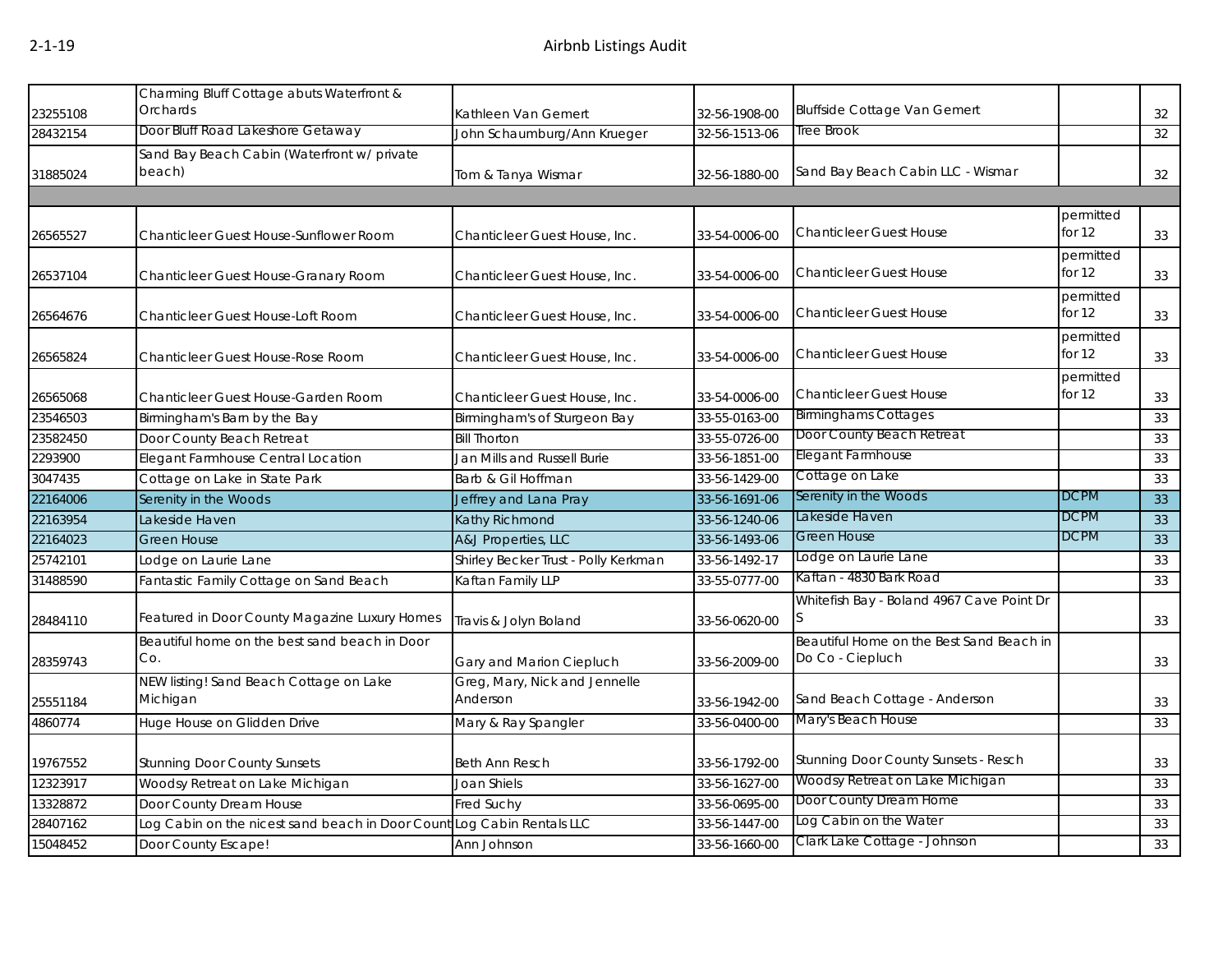| 23352551 | Sister Bay Eclectic Cottage                                 | <b>Tim Raduenz</b>                                      | 34-56-1859-00  | SBDC                                        |                           | 34 |
|----------|-------------------------------------------------------------|---------------------------------------------------------|----------------|---------------------------------------------|---------------------------|----|
| 20981273 | Sister Bay Cottage                                          | Karen Berndt                                            | 34-56-1788-00  | Sister Bay Cottage                          |                           | 34 |
| 22163906 | <b>Hidden Gem</b>                                           | Julie & Nathan Slovin                                   | 34-56-0495-06  | Hidden Gem on Trillium                      | <b>DCPM</b>               | 34 |
| 22164033 | <b>Trillium Lane</b>                                        | Dennis & Maribeth Dorn                                  | 34-56-1702-06  | <b>Trillium Retreat</b>                     | <b>DCPM</b>               | 34 |
| 22163993 | <b>Port New</b>                                             | Andrew Bookmeier                                        | 34-56-0075-06  | Port New                                    | <b>DCPM</b>               | 34 |
| 22164040 | Wall to Wall Retreat                                        | Jack and Teresa Wall                                    | 34-56-1335-016 | Wall to Wall Retreat                        | <b>DCPM</b>               | 34 |
| 22339043 | King's Landing                                              | <b>Wiswell Property Group</b>                           | 34-56-1602-06  | Kings Landing                               | <b>DCPM</b>               | 34 |
| 22163827 | Copper Moon                                                 | <b>Donald Denny</b>                                     | 34-55-0761-06  | Copper Moon Cottage                         | <b>DCPM</b>               | 34 |
| 23698884 | Another Thyme                                               | <b>David Peterson</b>                                   | 34-56-1805-06  | <b>Anpther Thyme</b>                        | DCPM                      | 34 |
| 25692031 | Salinskys Domicile Cottage                                  | Jim Salinsky                                            | 34-56-1757-06  | Salinskys Domicile Cottage                  | <b>DCPM</b>               | 34 |
| 22164027 | <b>High Garden</b>                                          | Jeff & Alisha Wiswell - Wiswell Property (34-56-1888-06 |                | <b>High Garden</b>                          | DCPM                      | 34 |
| 24200272 | Cotter Cottage                                              | <b>Brandon Cotter</b>                                   | 34-56-1885-00  | Cotter Cottage                              |                           | 34 |
| 27491674 | Large Classic Cottage in Heart of Sister Bay                | Ashley Prange et al                                     | 34-56-1985-00  | Large Classic Cottage in Hear of Sister Bay |                           | 34 |
| 26327643 | The Yoga Pad - Open & Eclectic Includes Free Yog            | <b>Brad Massey</b>                                      | 34-56-1982-00  | Yoqa Pad, The                               |                           | 34 |
| 12672427 | Beach view waterfront park access!                          | Dawn and Walter Nawrot                                  | 34-56-1620-00  | Parkview Drive - Nawrot                     |                           | 34 |
| 25692012 | Door in the woods                                           | Tom Ahlbeck - Daisy Ahlbeck Trust                       | 34-56-1892-06  | Door in the Woods                           |                           | 34 |
| 19227870 | Cute and Cozy Steps from Downtown                           | Audrey and Craig Schmidt                                | 34-56-1769-00  | Cute and Cozy Sister Bay - Schmidt          |                           | 34 |
| 30958438 | Maple Manor                                                 | <b>Gary Polipnick</b>                                   | 34-56-2050-00  | Maple Manor - Polipnick                     |                           | 34 |
| 30368118 | Hillside Haven                                              | Pamela Schmitz/ CPS Holdings LLC                        | 34-56-2051-00  | Hillside Haven                              |                           | 34 |
| 16332969 | Family Friendly Retreat in the Heart of Sister Bay          | Pamela Schmitz/ CPS Holdings LLC                        | 34-56-1695-00  | Sister Bay Chalet                           |                           | 34 |
|          |                                                             |                                                         |                |                                             |                           |    |
| 31536049 | Room 3: English Lavender (Main House) - White<br>Lace Inn   | <b>Dennis Statz</b>                                     | 35-52-0856-00  | White Lace Inn                              | permitted<br>for eighteen | 35 |
| 31536254 | Room 6: Vintage Rose (Garden house) - White<br>Lace Inn     | Dennis Statz                                            | 35-52-0856-00  | White Lace Inn                              | permitted<br>for eighteen | 35 |
| 31536340 | Room 7: Garden View (Garden House) - White<br>Lace Inn      | Dennis Statz                                            | 35-52-0856-00  | White Lace Inn                              | permitted<br>for eighteen | 35 |
| 31560145 | Room 8: English Country (Garden House) - White<br>Lace Inn  | <b>Dennis Statz</b>                                     | 35-52-0856-00  | White Lace Inn                              | permitted<br>for eighteen | 35 |
| 31560520 | Room 9: Casual Victorian (Garden House) - White<br>Lace Inn | <b>Dennis Statz</b>                                     | 35-52-0856-00  | White Lace Inn                              | permitted<br>for eighteen | 35 |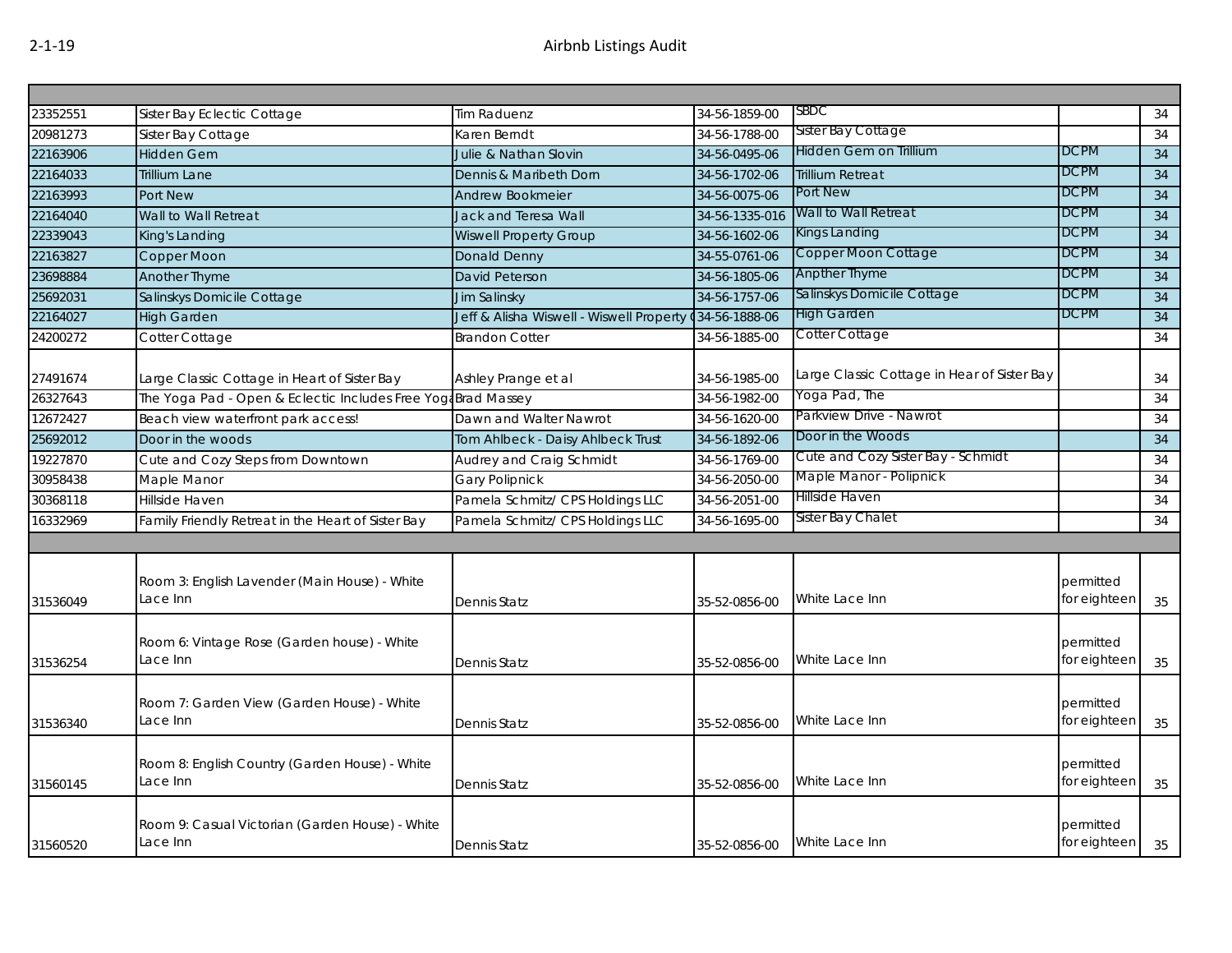| 28562716 | Private BR/BA, Whrlpl, Historic B&B | Dennis Statz        | 35-52-0856-00 | White Lace Inn | permitted<br>for eighteen | 35 |
|----------|-------------------------------------|---------------------|---------------|----------------|---------------------------|----|
| 28718278 | Private BR/BA, Frplce, Historic B&B | Dennis Statz        | 35-52-0856-00 | White Lace Inn | permitted<br>for eighteen | 35 |
| 28738298 | Private BR/BA, FP&WHP, Historic B&B | Dennis Statz        | 35-52-0856-00 | White Lace Inn | permitted<br>for eighteen | 35 |
| 28720272 | Private BR/BA, Frplce, Historic B&B | Dennis Statz        | 35-52-0856-00 | White Lace Inn | permitted<br>for eighteen | 35 |
| 28611670 | Private BR/BA, Frplce, Historic B&B | Dennis Statz        | 35-52-0856-00 | White Lace Inn | permitted<br>for eighteen | 35 |
| 28719565 | Private BR/BA, Frplce, Historic B&B | Dennis Statz        | 35-52-0856-00 | White Lace Inn | permitted<br>for eighteen | 35 |
| 28737263 | Private BR/BA, FP&WHP, Historic B&B | Dennis Statz        | 35-52-0856-00 | White Lace Inn | permitted<br>for eighteen | 35 |
| 28738915 | Private BR/BA, FP&WHP, Historic B&B | Dennis Statz        | 35-52-0856-00 | White Lace Inn | permitted<br>for eighteen | 35 |
| 10732512 | Private BR/BA, FRPLCE, Historic B&B | Dennis Statz        | 35-52-0856-00 | White Lace Inn | permitted<br>for eighteen | 35 |
| 10704789 | Private BR/BA, WHRPL, Historic B&b  | Dennis Statz        | 35-52-0856-00 | White Lace Inn | permitted<br>for eighteen | 35 |
| 28608919 | Private BR/BA, FP&WHP, Historic B&B | Dennis Statz        | 35-52-0856-00 | White Lace Inn | permitted<br>for eighteen | 35 |
| 28782204 | Private BR/BA, FP&WHP, Historic B&B | <b>Dennis Statz</b> | 35-52-0856-00 | White Lace Inn | permitted<br>for eighteen | 35 |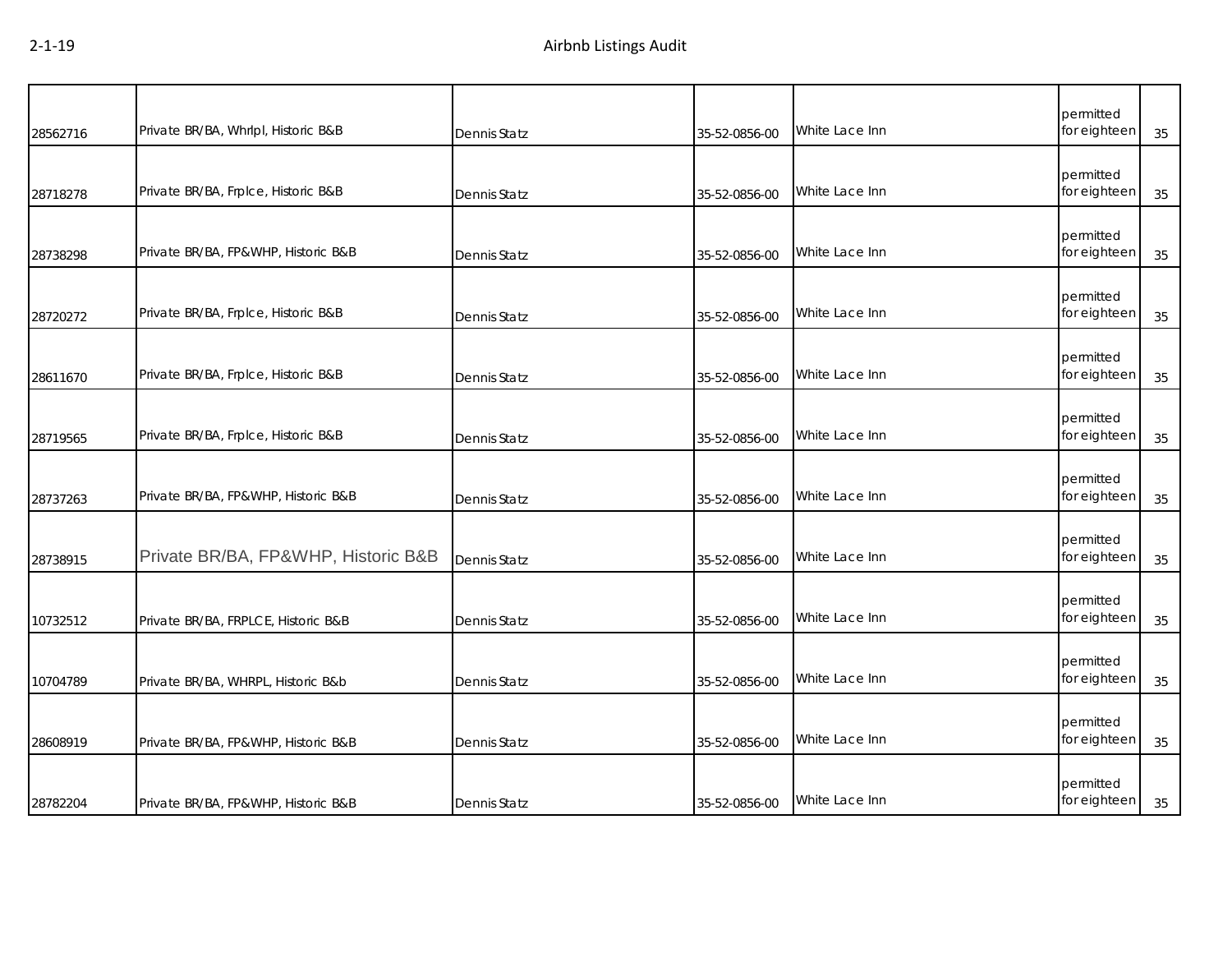| 28739719 | Private BR/BA, FP&WHP, Historic B&B   | Dennis Statz                   | 35-52-0856-00 | White Lace Inn                         | permitted<br>for eighteen  | 35     |
|----------|---------------------------------------|--------------------------------|---------------|----------------------------------------|----------------------------|--------|
| 28781413 | Private BR/BA, FP&WHP, Historic B&B   | Dennis Statz                   | 35-52-0856-00 | White Lace Inn                         | permitted<br>for eighteen  | 35     |
| 10569102 | Private BR/BA, FRPLCE, Historic B&B   | Dennis Statz                   | 35-52-0856-00 | White Lace Inn                         | permitted<br>for eighteen  | 35     |
| 10731586 | Private BR/BA, FP & WHO, Historic B&B | Dennis Statz                   | 35-52-0856-00 | White Lace Inn                         | permitted<br>for eighteen  | 35     |
| 27786823 | Steeple View Cottage                  | Dennis Statz                   | 35-52-0856-00 | White Lace Inn                         | permitted<br>for eighteen  | 35     |
| 10700860 | Private BR/BA, Whrlpl, Historic B&B   | Dennis Statz                   | 35-52-0856-00 | White Lace Inn                         | permitted<br>for eighteen  | 35     |
| 10730935 | Private BR/BA, FP & WHP, Historic B&B | Dennis Statz                   | 35-52-0856-00 | White Lace Inn                         | permitted<br>for eighteen  | 35     |
| 4692800  | the Magnolia Suite                    | Diane Allen & Mike Perski      | 35-53-1096-00 | The Magnolia                           |                            | 35     |
| 3324489  | Downtown Sturgeon Bay, Arbor          | RME Holdings - Robert Esposito | 35-53-1452-00 | Arbor and Postcard - RME Holdings      | Permitted<br>for two units | 35     |
| 3190446  | Downtown Sturgeon Bay - Postcard      | RME Holdings - Robert Esposito | 35-53-1452-00 | Arbor and Postcard - RME Holdings      | Permitted<br>for two units | 35     |
| 19180482 | The Coach House                       | Robert & Teresa Esposito       | 35-53-1628-00 | Villa and Corner Suite                 | permitted<br>for $3$       | 35     |
| 12792862 | Downtown Sturgeon Bay CornerSuite     | Robert & Teresa Esposito       | 35-53-1628-00 | Villa and Corner Suite                 | permitted<br>for 3         | 35     |
| 12793691 | Downtown Sturgeon Bay Villa Suite     | Robert & Teresa Esposito       | 35-53-1628-00 | Villa and Corner Suite                 | permitted<br>for $3$       | $35\,$ |
| 28540445 | Sweet Suites                          | <b>Terry Ullman</b>            | 35-54-1967-00 | Door County Candy B&B                  |                            | 35     |
| 22027336 | Dancing Dragonfly Airbnb              | David Hayes                    | 35-54-1427-00 |                                        |                            | 35     |
| 31039083 | Dancing Dragonfly - Sunset Room       | David Hayes                    | 35-54-1427-00 | Reynolds House B&B - Dancing Dragonfly | permitted<br>for 4         | 35     |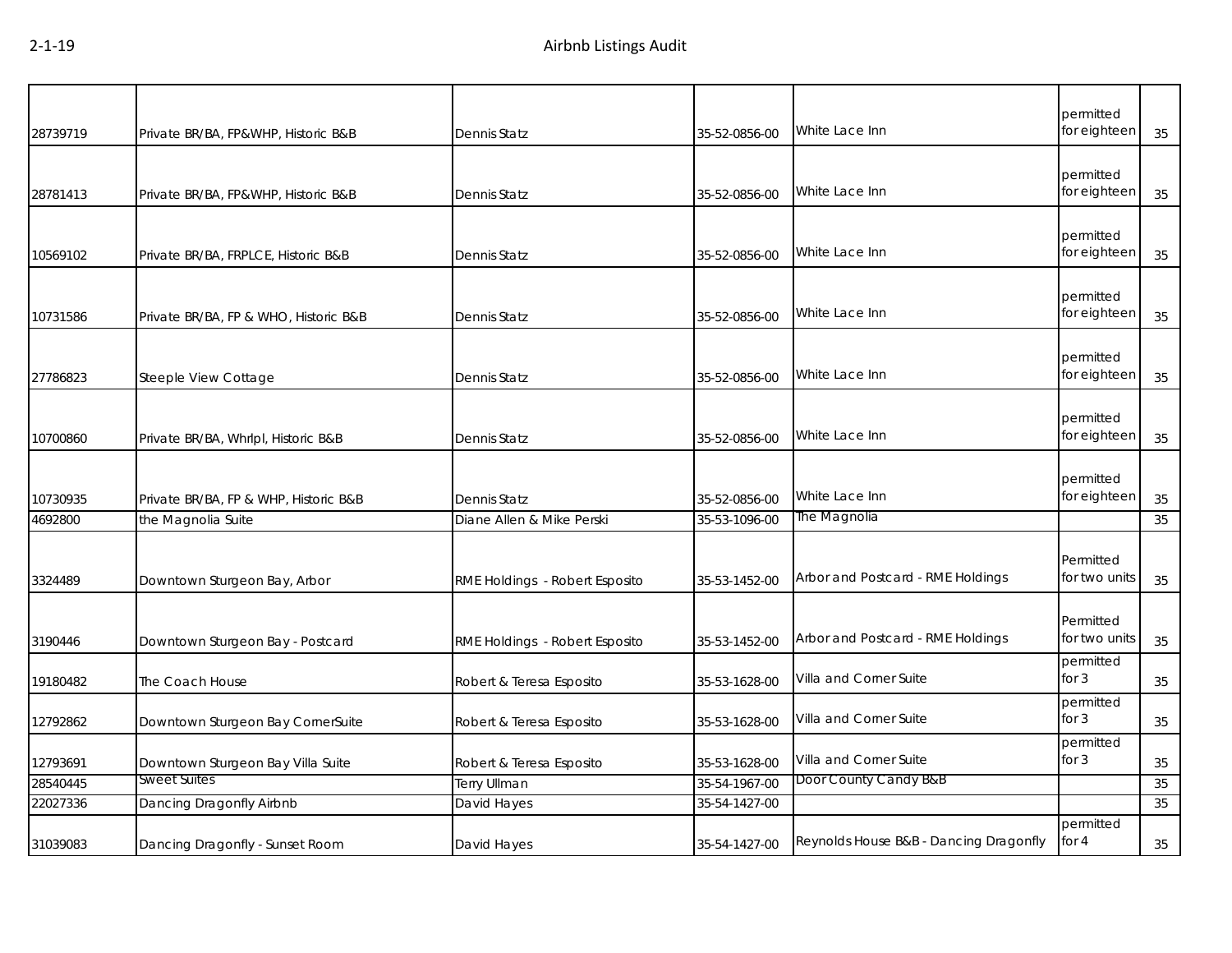| 31038791 | Dancing Dragonfly - Sunrise Room                      | David Hayes                        | 35-54-1427-00 | Reynolds House B&B - Dancing Dragonfly      | permitted<br>for $4$            | 35 |
|----------|-------------------------------------------------------|------------------------------------|---------------|---------------------------------------------|---------------------------------|----|
| 31039543 | Dancing Dragonfly - Northstar Room                    | David Hayes                        | 35-54-1427-00 | Reynolds House B&B - Dancing Dragonfly      | permitted<br>for $4$            | 35 |
| 26745725 | Garden Gate Bed and Breakfast: Vintage Rose<br>Room   | Robin Vallow                       | 35-54-0858-00 | Garden Gate                                 | permitted<br>for $4$            | 35 |
| 27084207 | Garden Gate Bed and Breakfast: Garden Suite           | Robin Vallow                       | 35-54-0858-00 | Garden Gate                                 | permitted<br>for 4              | 35 |
| 27085342 | Garden Gate Bed & Breakfast: English Lavender<br>Room | Robin Vallow                       | 35-54-0858-00 | Garden Gate                                 | permitted<br>for 4              | 35 |
| 27085059 | Garden Gate Bed and Breakfast: Cottage Rose<br>Room   | Robin Vallow                       | 35-54-0858-00 | Garden Gate                                 | permitted<br>for $4$            | 35 |
| 17586605 | The Diplomat Bed and Breakfast/Chancery suite         | Tami Dal Santo                     | 35-54-1544-00 | Diplomat Bed and Breakfast                  | permitted<br>for six units      | 35 |
| 9506189  | Diplomat Bed and Breakfast/Treaty Suite               | Tami Dal Santo                     | 35-54-1544-00 | Diplomat Bed and Breakfast                  | permitted<br>for six units      | 35 |
| 3280736  | Door County Waterfront Cottage                        | CenterPointe Yacht Services        | 35-56-0911-00 | CenterPointe Marina                         | permitted<br>for three<br>units | 35 |
|          |                                                       |                                    |               |                                             | permitted<br>for three          |    |
| 13749828 | Door County Waterfront Cottage                        | CenterPointe Yacht Services        | 35-56-0911-00 | CenterPointe Marina                         | units                           | 35 |
| 26452662 | Sturgeon Bay Countryside Studio                       | Aaron Carmody                      | 35-56-1928-00 | Sturgeon Bay Countryside Studio             |                                 | 35 |
| 27834966 | Sive's Door                                           | Sive's Door LLC - Rebecca Bodmer   | 35-56-1972-00 | Sive's Door                                 |                                 | 35 |
| 27877637 | <b>Myrtles Place</b>                                  | <b>Bonny Schinkten</b>             | 35-56-1947-00 | Myrtles Place                               |                                 | 35 |
| 27503937 | The Blue Cottage Cozy city cottage near<br>downtown.  | Tom Haight                         | 35-56-1991-00 | Blue Cottage, The -Haight                   |                                 | 35 |
| 24607218 | West Side Gem                                         | Susan I Guthrie                    | 35-56-1918-00 | West Side Gem - 223 S Lansing               |                                 | 35 |
| 24911248 | 3BR Newly Renovated House in Sturgeon Bay             | Phlip Lyons and Judith Dwyer Lyons | 35-56-1994-00 | Three Bedroom House - Lyons                 |                                 | 35 |
| 25487105 | Sturgeon Bay Waterfront Cottage                       | Justin & Lindsey Bohrer            | 33-56-1954-00 | Bayside Cottage -- Bohrer - 3815 Bayshore   |                                 | 35 |
| 16392503 | Lily Pad Cottage                                      | Alisa Landman                      | 35-56-1808-00 | Lily Pad Cottage                            |                                 | 35 |
| 28284749 | Eagle's Nest, Waterfront Apartment                    | Alisa Landman                      | 35-56-1808-00 | Lily Pad Cottage                            |                                 | 35 |
| 14487990 | Close to Everything in Sturgeon Bay                   | Ann Kifer                          | 35-56-1673-00 | Neenah Street Holdings                      |                                 | 35 |
| 24733645 | Castaway Cottage                                      | Jonathan & Kathy Salit             | 35-56-1936-00 | Castaway Cottage                            |                                 | 35 |
| 18683132 | Perfectly Downtown                                    | Carter Holdings LLC                | 35-56-1746-00 | Perfectly Downtown and Delaware Dream for 2 | permitted                       | 35 |
|          |                                                       |                                    |               |                                             |                                 |    |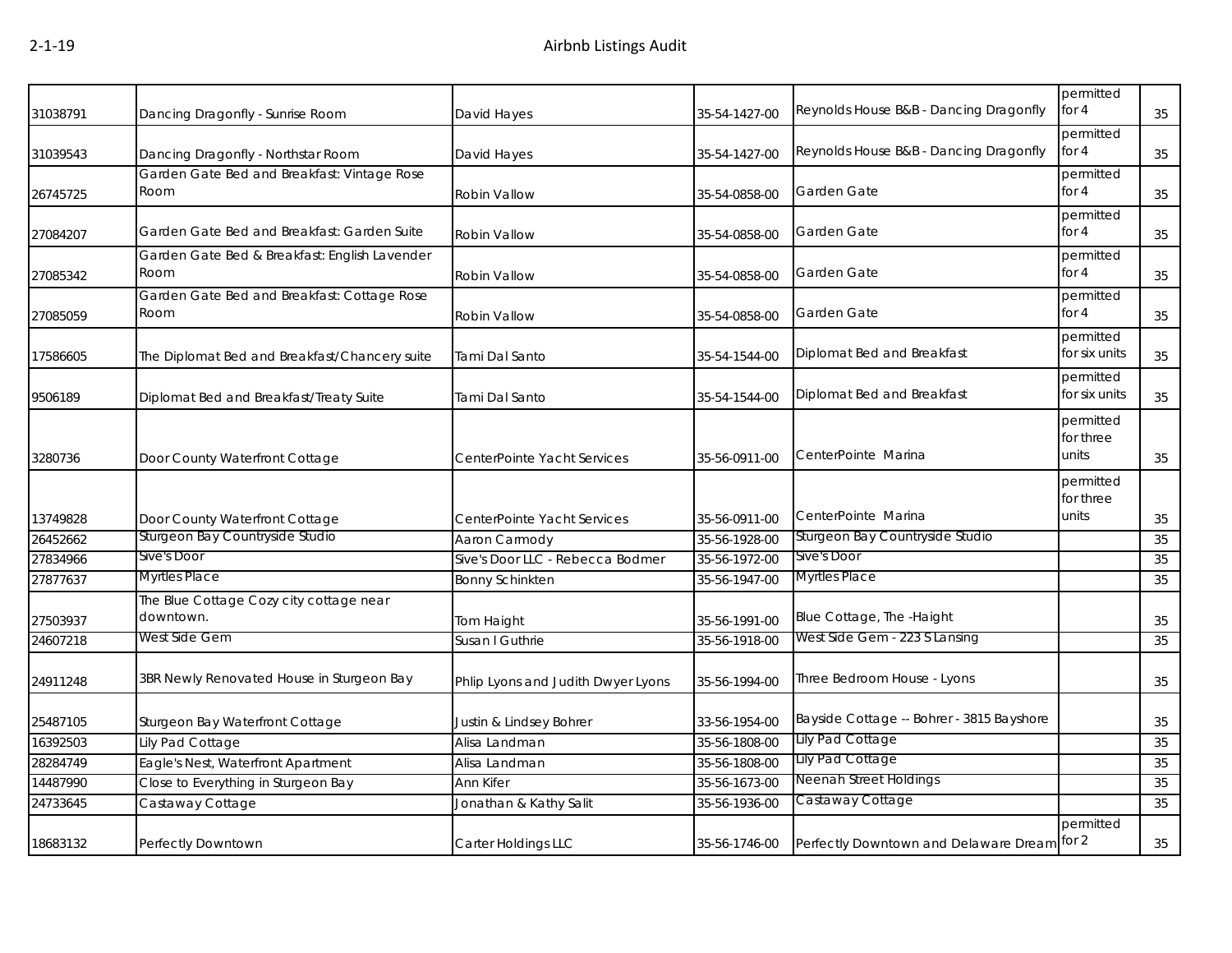|          |                                                                          |                                    |               |                                                       | permitted            |        |
|----------|--------------------------------------------------------------------------|------------------------------------|---------------|-------------------------------------------------------|----------------------|--------|
| 19762075 | Delaware Dream<br>NEW!Waterfront Sturgeon Bay Home w/Deck & Fire         | Carter Holdings LLC                | 35-56-1746-00 | Perfectly Downtown and Delaware Dream for 2           |                      | 35     |
| 24629975 | Pit                                                                      | Cheryl Link                        | 35-56-1875-00 | On Bay Thyme                                          |                      | 35     |
| 25614073 | Pelican Suite, Door County: Waterfront Suite                             | John Hermanson                     | 35-56-1819-00 | Suite on the Water                                    | Peritted for         | 35     |
| 25623966 | Turtle Suite, Door County: Waterfront Suite                              | John Hermanson                     | 35-56-1819-00 | Suite on the Water                                    | Peritted for         | 35     |
| 25621059 | The Nest, Door County: Room in Waterfront Home                           | John Hermanson                     | 35-56-1819-00 | Suite on the Water                                    | Peritted for         | 35     |
| 26270652 | NEW! 'Collectic Farmhouse Suite!' in Sturgeon Bay!                       | Aaron Hilpipre                     | 35-56-1939-00 | Hilpipre-228 N 7th Ave - Collectic<br>Farmhouse Suite |                      | 35     |
| 19179293 | Door County Bayview                                                      | Diane Rockwell                     | 35-56-1772-00 | Door County Bayview                                   |                      | 35     |
| 21982114 | Sturgeon Bay Waterfront Cottage                                          | <b>Eric Minten</b>                 | 35-56-1767-00 | Door County Waterfront Cottage Minten                 |                      | 35     |
| 24261293 | Dock on the Bay Coach Home                                               | Fear Investments                   | 35-56-1889-00 | Dock on the Bay                                       |                      | 35     |
| 3518762  | Downtown Sturgeon Bay, Door County                                       | Hans Reumschuessel                 | 35-56-1437-00 | Downtown Sturgeon Bay                                 |                      | 35     |
| 25319787 | R&H Bayshore Estate                                                      | Helen & Robin Urban                | 35-56-1957-00 | R & H Bayshore Estate                                 |                      | 35     |
| 9271311  | Chalet on the Shore                                                      | Jennifer Jorns & Brian Frisque     | 35-56-1663-00 | Chalet by the Shore                                   |                      | 35     |
| 21642288 | Overlooking Third Ave                                                    | Joe Baw and Rob Paul               | 35-53-1816-00 | Overlooking Third Ave                                 |                      | 35     |
| 19824536 | Chalet by the Bay                                                        | Jonathan Salit                     | 35-56-1807-00 | Chalet by the Bay - Salit                             |                      | 35     |
| 1095333  | A City Cottage in the Heart of Town                                      | Kelly Avenson & Elliot Goettelman  | 35-56-1651-00 | City Cottage, The                                     |                      | 35     |
| 17380652 | Sawyer View Villa                                                        | Ken Glasheen                       | 35-56-1726-00 | Sawyer View Village                                   |                      | 35     |
| 25578596 | NEW! Sturgeon Bay Home Near Potawatomi State P Tom and Christine Dehnert |                                    | 35-56-1927-00 | Port View Cottage                                     |                      | 35     |
| 15678659 | Yellow Cottage                                                           | Megan and Shane Wheeler            | 35-56-1946-00 | Yellow Cottage, Wheeler                               |                      | 35     |
| 23343621 | Veronica Joyce                                                           | Lola DeVillers and Stuart Champeau | 35-56-1877-00 | Veronica Joice                                        |                      | 35     |
| 26203239 | Air Mikey B                                                              | Michael Bleck                      | 35-56-1911-00 | Bleck- 316 N Joliet                                   |                      | 35     |
| 8129738  | Sturgeon Bay Doll House                                                  | Patrice Sebastian                  | 35-56-1565-00 | Sturgeon Bay Doll House                               |                      | 35     |
| 18346670 | Manor on Main                                                            | Paul Larson                        | 35-56-1777-00 | Main Manor - Larson                                   |                      | 35     |
| 13257277 | Door County Easy Living                                                  | <b>Rich Miller</b>                 | 35-56-1654-00 | Door County Easy Living - Miller                      |                      | 35     |
| 18359397 | <b>Barbara's Guest House</b>                                             | Stephen Day                        | 35-56-1727-00 | <b>Barbara's Guest House</b>                          |                      | 35     |
| 18655796 | Petite Maison Bleu                                                       | <b>Terry Cummings</b>              | 35-56-1755-00 | Petite Maison Bleu                                    |                      | 35     |
| 28844540 | Sunset house                                                             | <b>ODK PROPERTIES Ben Keleny</b>   | 35-56-2017-00 | Sunset House - Keleny                                 | permitted<br>for $2$ | 35     |
| 31924303 | Door Belle                                                               | ODK PROPERTIES Ben Keleny          | 35-56-2017-00 | Sunset House - Keleny                                 | permitted<br>for 2   | $35\,$ |
| 29946818 | Oak Street Loft   Westside Water View                                    | Jeff Tebon                         | 35-56-2029-17 | Oak Street Loft - Tebon                               |                      | 35     |
| 28538540 | The Ballard House Door County                                            | Restassure                         | 35-56-2044-17 | <b>Ballard House</b>                                  |                      | 35     |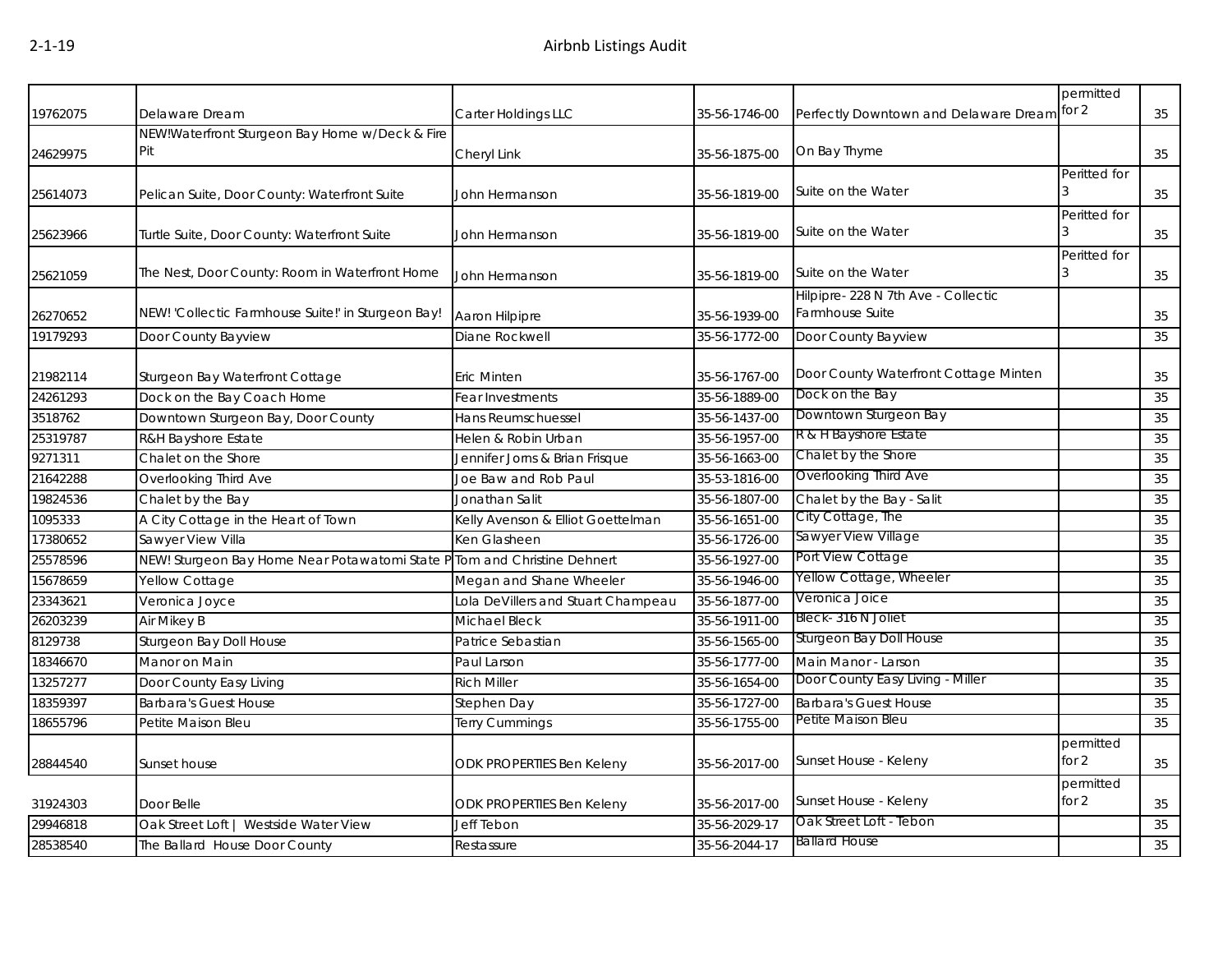| 28511065 | Door County Home Away From Home                                  | Alison and Phil Weckler                             | 35-56-2001-00 | Door County Home Away from Home                              |                      | 35     |
|----------|------------------------------------------------------------------|-----------------------------------------------------|---------------|--------------------------------------------------------------|----------------------|--------|
| 23698225 | Boat House on the Bay                                            | <b>William Anderson</b>                             | 35-56-1629-06 | <b>Boat House</b>                                            | dcpm                 | 35     |
| 23915694 | <b>Boat Bungalow</b>                                             | Sam Parent                                          | 35-59-1907-00 | Gypsy Soul - Boat bungalow                                   |                      | 35     |
| 24077834 | Pier Relaxn' - the Floating Cottage                              | The Yacht Harbor, LLC & Sturgeon Bay<br>Marinas.com | 35-59-1676-01 | Door County Houseboat Rentals, LLC                           | permitted<br>for $4$ | 35     |
| 18913824 | Desiree the houseboat                                            | The Yacht Harbor, LLC & Sturgeon Bay<br>Marinas.com | 35-59-1676-00 | Door County Houseboat Rentals, LLC                           | permitted<br>for 4   | 35     |
| 24076184 | Bay Breeze - the Floating Cottage                                | The Yacht Harbor, LLC & Sturgeon Bay<br>Marinas.com | 35-59-1676-02 | Door County Houseboat Rentals, LLC                           | permitted<br>for 4   | $35\,$ |
| 18035205 | The Mary I                                                       | The Yacht Harbor, LLC & Sturgeon Bay<br>Marinas.com | 35-59-1676-00 | Door County Houseboat Rentals, LLC                           | permitted<br>for 4   | 35     |
| 5974438  | Charisma Sail Boat                                               |                                                     |               |                                                              |                      | 35     |
| 24718344 | Door County Home for your Family Retreats                        | Aaron Carmody                                       | N/A           | 30+ day only                                                 |                      | 35     |
|          |                                                                  |                                                     |               |                                                              |                      |        |
| 30532976 | Abode on the beach                                               | LLC Great Wulf Partners/Cap Wulf                    | 36-56-0811-00 | Abode on the Beach                                           |                      | 36     |
| 5585456  | On the shore of Lake Michigan                                    | Ann Emmerich                                        | 36-56-1487-00 | Emmerich - On the Shore of Lake Michigan                     |                      | 36     |
| 20123299 | The Clerestory on Lake Michigan                                  | Christopher Mohar                                   | 36-56-1789-00 | The Clerestory on Lake Michigan                              |                      | 36     |
| 18073736 | Claybanks   A Woodsy Retreat near Lake Michigan David Goettelman |                                                     | 36-56-1731-17 | Clay Banks Woodsy Retreat                                    |                      | 36     |
| 28333052 | Beach House right on Lake Michigan!                              | <b>Mercedes Wadkins</b>                             | 36-56-1814-01 | A Spirit of Adventure-Wadkins -2986 Lake<br>Forest Park Road |                      | 36     |
| 19548982 | <b>Tolan's Cottage</b>                                           | Sally Tolan                                         | 36-56-0816-13 | <b>Tolans Cottage</b>                                        |                      | 36     |
| 22501817 | WaterFront Townhouse on Sturgeon Bay Channel<br>South Unit       | Joe Fittshur                                        | 36-56-1329-00 | Port Haven Executive Home                                    |                      | 36     |
| 9091864  | porthaven North Unit                                             | Joe Fittshur                                        | 36-56-1329-00 | Port Haven Executive Home                                    |                      | 36     |
| 13904531 | extra port haven listing                                         | Joe Fittshur                                        |               |                                                              | dup                  | 36     |
| 28214581 | Peace of Beach                                                   | Chris Jeanquart                                     | 36-56-1969-00 | Jeanquart - 3140 Lake Forest Park Road                       |                      | 36     |
| 6253565  | Lake Lane Cottages in Door County #1                             | Rob Vogel                                           | 36-56-0869-00 | Lake Lane Cottages                                           | permitted<br>for $3$ | 36     |
| 11700582 | Lake Lane Cottages Camper                                        | Rob Vogel                                           | 36-56-0869-00 | Lake Lane Cottages                                           | permitted<br>for $3$ | 36     |
| 11699220 | Lake Lane Cottage #2                                             | Rob Vogel                                           | 36-56-0869-00 | Lake Lane Cottages                                           | permitted<br>for $3$ | 36     |
| 10283729 | Historic Family Farm                                             | <b>Tom Mickelson</b>                                | 36-56-1579-00 | Historic Family Farm                                         |                      | 36     |
|          |                                                                  |                                                     |               |                                                              |                      |        |
| 19285613 | Beautiful Waterfront Cabin Door County                           | Donn Rozz, Robert Paul                              | 39-53-1374-00 | <b>Rozz Little Cemetery</b>                                  |                      | 39     |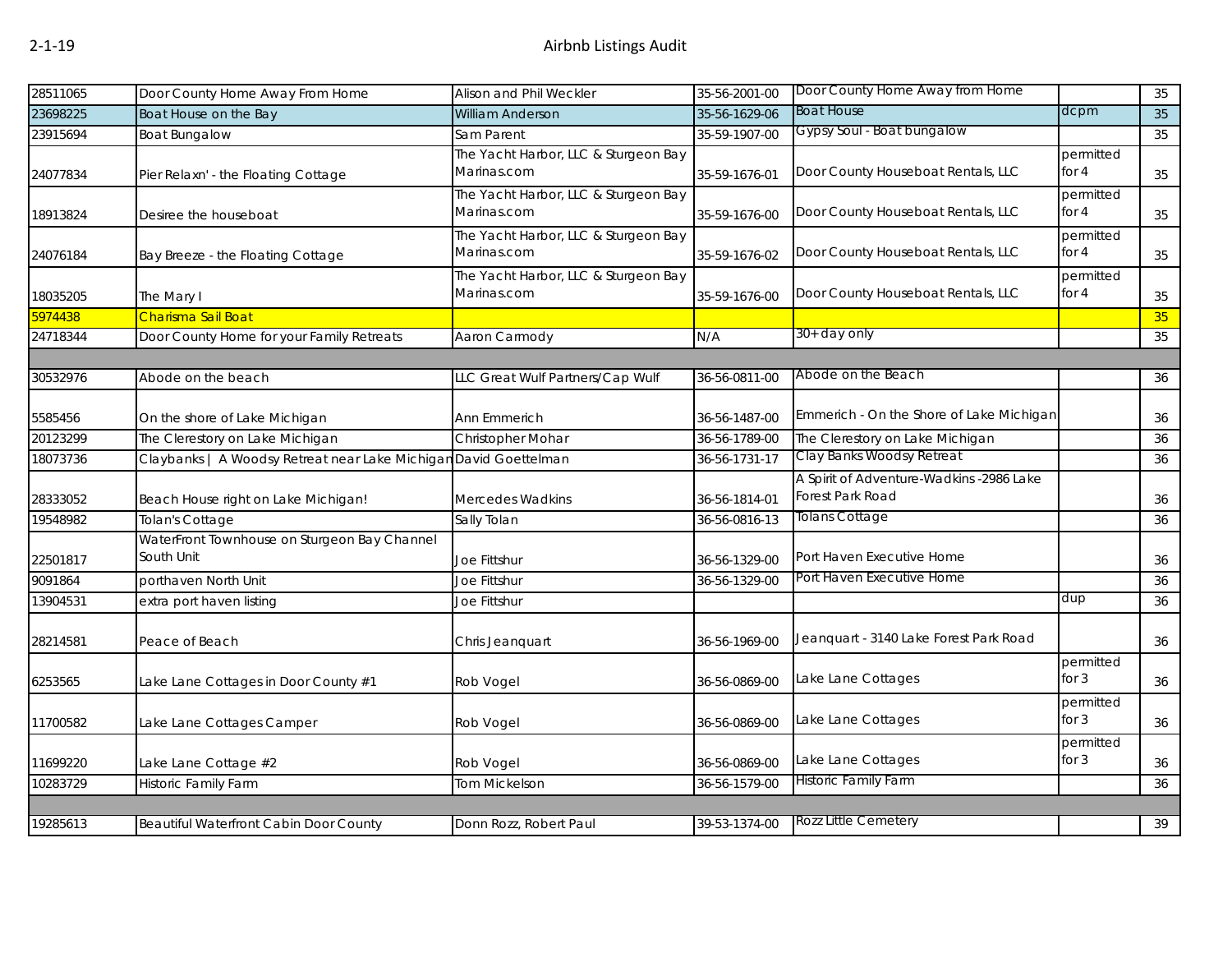|          |                                                                         |                                                |               |                                              | permite for           |    |
|----------|-------------------------------------------------------------------------|------------------------------------------------|---------------|----------------------------------------------|-----------------------|----|
| 27457684 | Door County Waterfront Cabin New Construction 20 Donn Rozz, Robert Paul |                                                | 39-53-1374-00 | <b>Rozz Little Cemetery</b>                  |                       | 39 |
| 17300921 | Family Friendly Cabin On The Bay!                                       | Goffard                                        | 39-56-1709-00 | Cabin on the Bay - Goffard                   |                       | 39 |
| 1327057  | 3 Bedroom Cottage with a Water View                                     | Mark and Jill Schwarzbauer                     | 39-56-1320-00 | La Bella Casa Di Mattoni                     |                       | 39 |
| 15057147 | Door County Shore Front 2 Bdrm Cabin on 1.2 Acres Pat O'Donnell         |                                                | 39-56-1398-00 | Cabin Sun Over Beach                         |                       | 39 |
|          |                                                                         |                                                |               |                                              |                       |    |
| 19594834 | Waterfront Door County Cottage                                          | Lisa Soukup                                    | 42-56-1774-00 | Waterftont Cottage - Soukup                  |                       | 42 |
| 14266444 | Door County Waterfront Cottage                                          | Bur Wholesale Company - John Bur               | 42-56-1666-00 | Waterfront Cottage - BUR                     |                       | 42 |
|          |                                                                         |                                                |               |                                              |                       |    |
| 11389754 | Charming Near Town Motel Room                                           | <b>Andrew Valentincic</b>                      | 46-50-1596-00 | Viking Village                               | permitted<br>for $13$ | 46 |
| 8898775  | Viking Village 2 Bedroom Flat                                           | Andrew Valentincic                             | 46-50-1596-00 | Viking Village                               | permitted<br>for $13$ | 46 |
| 14825088 | Charming one bedroom flat at Viking Village                             | <b>Andrew Valentincic</b>                      | 46-50-1596-00 | Viking Village                               | permitted<br>for $13$ | 46 |
| 10907613 | Sunrise A Frame on the lake                                             | <b>Andrew Valentincic</b>                      | 46-50-1596-00 | Viking Village                               | permitted<br>for $13$ | 46 |
| 15351847 | Cozy and charming studio with kitchen.                                  | <b>Andrew Valentincic</b>                      | 46-50-1596-00 | Viking Village                               | permitted<br>for $13$ | 46 |
| 13156138 | Cute Affordable Cabin on Island - Kayaker Cabin                         | Dawn Chier                                     | 46-55-0731-00 | Coffee Creek Cabin                           | permitted<br>for 2    | 46 |
| 25616352 | Island View Cottage on Washington Island                                | Edward & Peri Ann Wasie                        | 46-56-1909-00 | Island View Cottage - Wasie                  |                       | 46 |
| 6541476  | Charming Waterfront Cottage                                             | Alex Trueblood                                 | 46-56-1411-00 | Trueblood Cottage                            |                       | 46 |
| 24117398 | Washington Island home With history and warmth                          | Carol Lemon                                    | 46-56-1917-00 | Washington Island Historical Home -<br>Lemon |                       | 46 |
| 13378765 | Coffee Creek Cabins "Biker Cabin" on Wash. Island Dawn Chier            |                                                | 46-55-0731-00 | Coffee Creek Cabin                           | permitted<br>for $2$  | 46 |
| 22717916 | Old Orchard Farm                                                        | Deb Sheridan                                   | 46-56-1867-00 | Old Orchard Farm                             |                       | 46 |
| 14443055 | Bay Farm Lake Cottage                                                   | Kathleen Young                                 | 46-56-1650-00 | Bay Farm LLC                                 |                       | 46 |
| 25811058 | <b>Breezy Beach</b>                                                     | Richard Tobey                                  | 46-56-1940-00 | <b>Breezy Beach</b>                          |                       | 46 |
| 31445707 | Aunt Ethel's Cozy Island Cottage - close to town!                       |                                                |               |                                              |                       | 46 |
| 31407998 | Washington Island, remodeled single family home.                        |                                                |               |                                              |                       | 46 |
| 23713057 | Watermark Inn- Washington Island (Suite G)                              | Larry Kilduff                                  | 46-56-0584-00 | Watermark Inn                                |                       | 46 |
| 26269262 | Watermark Inn- Washington Island (Suite B)                              | Larry Kilduff                                  | 46-56-0584-00 | Watermark Inn                                |                       | 46 |
| 25488651 | Washington Island Home in the Woods                                     | Jeff and Corinn Sevcik                         | 46-56-1891-00 | West Harbor - Sevcik                         |                       | 46 |
| 25622011 | Folk Tree Farm on Washington Island                                     | Casey Dahl & Shawn Murray                      | 46-56-1933-00 | Folk Tree Farm                               |                       | 46 |
| 29857856 | Quiet Island Waterfront Retreat                                         | Daniel Wiersum                                 | 46-56-2036-00 | Quiet Island Waterfront Retreat              |                       | 46 |
| 29252930 | Lake Michagan Living                                                    | Not Door County Comes up in Door County Search |               |                                              | Outside DC            |    |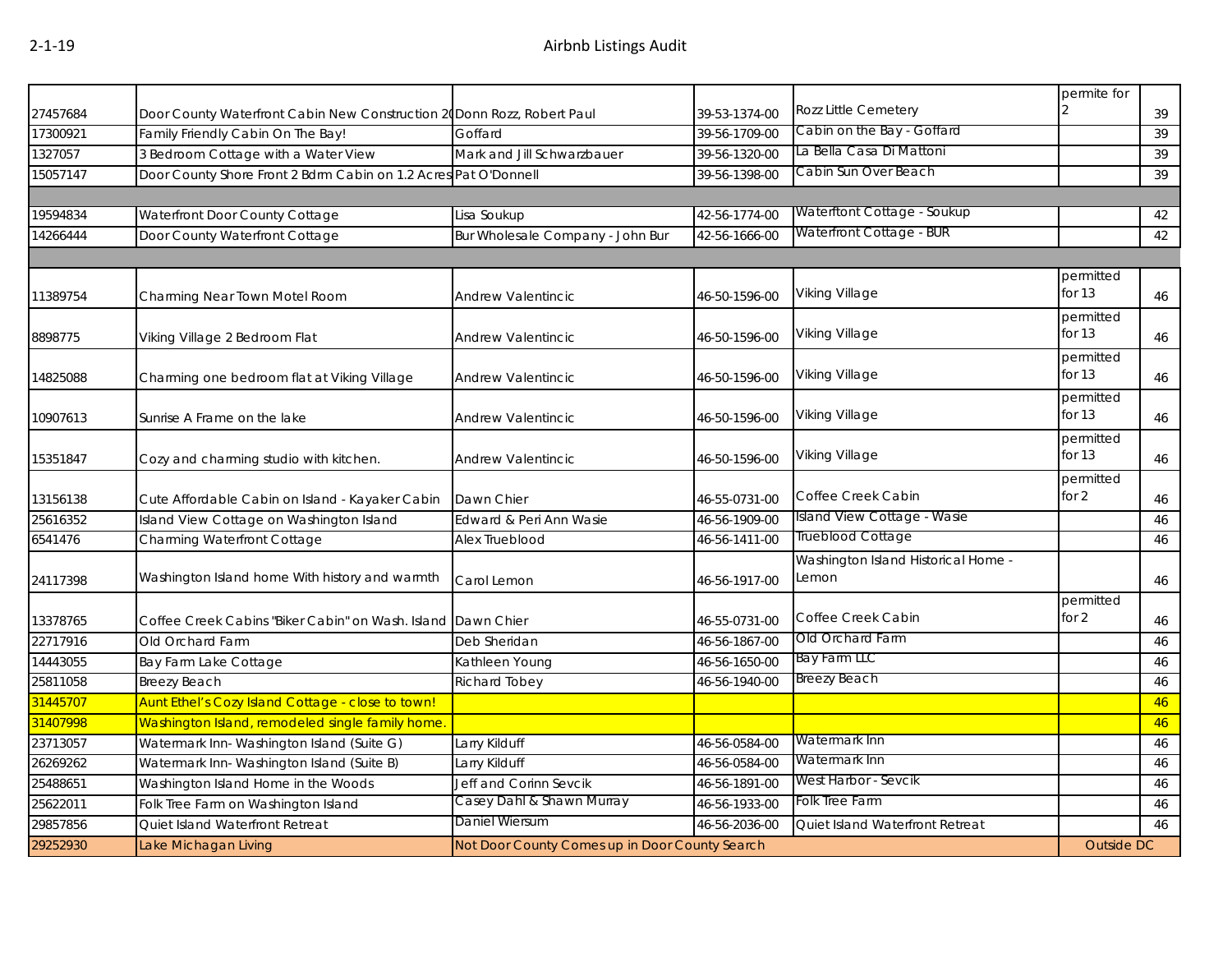| 20991844 | Menominee River Vacation Home                                                                     | Not Door County Comes up in Door County Search                                                  | Outside DC |
|----------|---------------------------------------------------------------------------------------------------|-------------------------------------------------------------------------------------------------|------------|
| 28734368 | Luxury on the Lake                                                                                | Not Door County Comes up in Door County Search                                                  | Outside DC |
| 19176512 | <b>Book Your Summer Getaway Now</b>                                                               | Not Door County Comes up in Door County Search                                                  | Outside DC |
| 27703908 | 2 bedroom duplex in quiet neighborhood                                                            | Not Door County Comes up in Door County Search                                                  | Outside DC |
| 27232787 | Cute 2 Bedroom Bungalow                                                                           | Not Door County Comes up in Door County Search                                                  | Outside DC |
| 29843132 | Hogans Place 4                                                                                    | Not Door County Comes up in Door County Search                                                  | Outside DC |
| 30403078 | <b>Bentley's Place</b>                                                                            | Not Door County Comes up in Door County Search                                                  | Outside DC |
| 29780152 | 2 bed apartment, lake view next to Lake Michigan Not Door County Comes up in Door County Search   |                                                                                                 | Outside DC |
| 30106811 | Nice Studio with 2 Full Beds and Full Kitchen                                                     | Not Door County Comes up in Door County Search                                                  | Outside DC |
| 1075853  | Modern, Sunny Getaway Door County!                                                                | Not Door County Comes up in Door County Search                                                  | Outside DC |
| 31441773 |                                                                                                   | 1 bed apartment, lake view next to Lake Michigan Not Door County Comes up in Door County Search | Outside DC |
| 31402597 | King Executive Suite - Independence Stay Marinetto Not Door County Comes up in Door County Search |                                                                                                 | Outside DC |
| 31402252 | King Suite Room - Independence Stay of Marinette Not Door County Comes up in Door County Search   |                                                                                                 | Outside DC |
| 26424111 | Waterfront Inn Sail & Stay                                                                        | Not Door County Comes up in Door County Search                                                  | Outside DC |
| 31401357 | Double Queen Beds - Independence Stay of Marin Not Door County Comes up in Door County Search     |                                                                                                 | Outside DC |
| 21816932 | <b>Hogans Place 2</b>                                                                             | Not Door County Comes up in Door County Search                                                  | Outside DC |
| 29779882 | 3 bed apartment next to Lake Michigan loading doNot Door County Comes up in Door County Search    |                                                                                                 | Outside DC |
| 31402434 | 1 BR Suite - Independence Stay of Marinete                                                        | Not Door County Comes up in Door County Search                                                  | Outside DC |